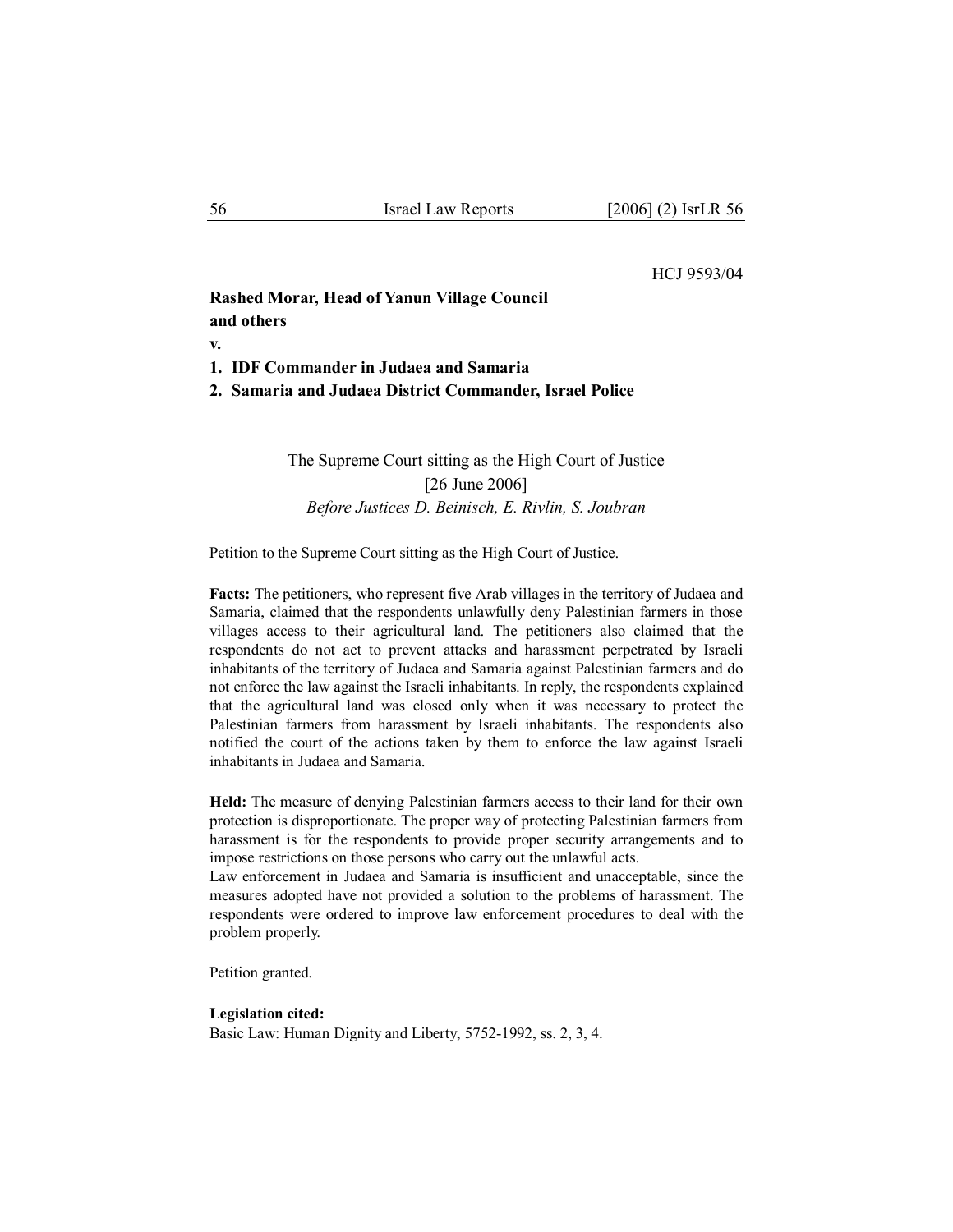Security Measures (Judaea and Samaria) (no. 378) Order, 5730-1970, s. 90.

#### **Israeli Supreme Court cases cited:**

- [1] HCJ 302/72 *Hilo v. Government of Israel* [1973] IsrSC 27(2) 169.
- [2] HCJ 6339/05 *Matar v. IDF Commander in Gaza Strip* [2005] IsrSC 59(2) 846.
- [3] HCJ 10356/02 *Hass v. IDF Commander in West Bank* [2004] IsrSC 58(3) 443; **[2004] IsrLR 53**.
- [4] HCJ 2612/94 *Shaar v. IDF Commander in Judaea and Samaria* [1994] IsrSC 48(3) 675.
- [5] HCJ 7957/04 *Marabeh v. Prime Minister* **[2005] (2) IsrLR 106**.
- [6] HCJ 3680/05 *Tana Town Committee v. Prime Minister* (not yet reported).
- [7] HCJ 3799/02 *Adalah Legal Centre for Arab Minority Rights in Israel v. IDF Central Commander* **[2005] (2) IsrLR 206**.
- [8] HCJ 1730/96 *Sabiah v. IDF Commander in Judaea and Samaria* [1996] IsrSC 50(1) 353.
- [9] HCJ 2753/03 *Kirsch v. IDF Chief of Staff* [2003] IsrSC 57(6) 359.
- [10] HCJ 1890/03 *Bethlehem Municipality v. State of Israel* [2005] IsrSC 59(4) 736; **[2005] (1) IsrLR 98**.
- [11] HCJ 2481/93 *Dayan v. Wilk* [1994] IsrSC 48(2) 456; **[1992-4] IsrLR 324**.
- [12] HCJ 7862/04 *Abu Dahar v. IDF Commander in Judaea and Samaria* [2005] IsrSC 59(5) 368; **[2005] (1) IsrLR 136**.
- [13] HCJ 292/83 *Temple Mount Faithful v. Jerusalem District Police Commissioner* [1984] IsrSC 38(2) 449.
- [14] HCJ 7052/03 Adalah Legal Centre for Arab Minority Rights in Israel v. *Ministry of Interior* **[2006] (1) IsrLR 443.**
- [15] HCJ 2056/04 *Beit Sourik Village Council v. Government of Israel* [2004] IsrSC 58(5) 807; **[2004] IsrLR 264**.
- [16] HCJ 2725/93 *Salomon v. Jerusalem District Commissioner of Police* [1995] IsrSC 49(5) 366.
- [17] HCJ 531/77 *Baruch v. Traffic Comptroller, Tel-Aviv and Central Districts* [1978] IsrSC 32(2) 160.
- [18] HCJ 5016/96 *Horev v. Minister of Transport* [1997] IsrSC 51(4) 1; **[1997] IsrLR 149**.
- [19] HCJ 4769/95 *Menahem v. Minister of Transport* [2003] IsrSC 57(1) 235.
- [20] HCJ 61/80 *Haetzni v. State of Israel (Minister of Defence)* [1980] IsrSC 34(3) 595.
- [21] HCJ 551/99 *Shekem Ltd v. Director of Customs and VAT* [2000] IsrSC 54(1) 112.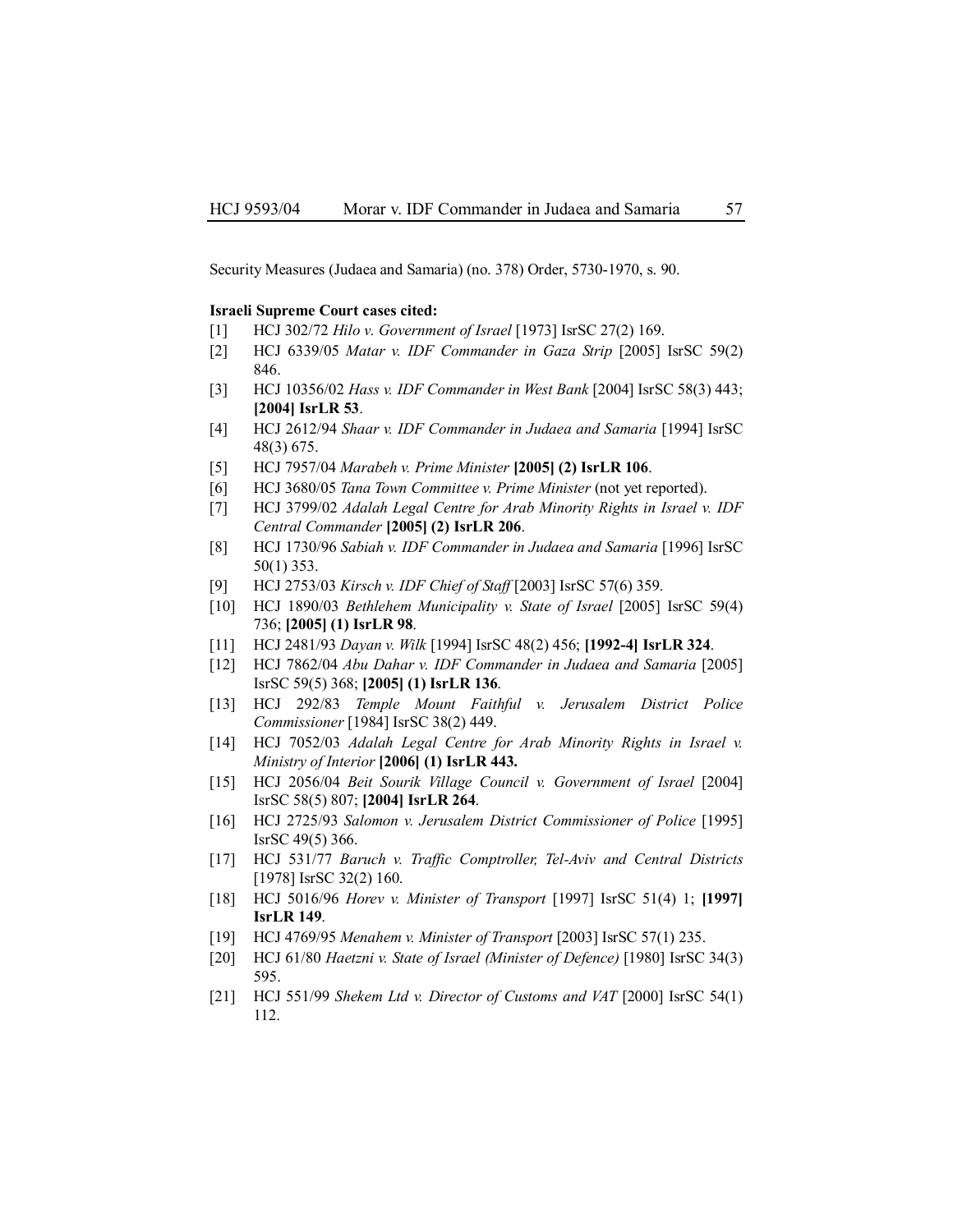[22] HCJ 153/83 *Levy v. Southern District Commissioner of Police* [1984] IsrSC 38(2) 393; **IsrSJ 7 109**.

[23] HCJ 2431/95 *Salomon v. Police* [1997] IsrSC 51(5) 781.

[24] HCJ 3641/03 *Temple Mount Faithful v. HaNegbi* (unreported).

[25] HCJ 166/71 *Halon v. Head of Osfiah Local Council* [1971] IsrSC 25(2) 591.

For the petitioners — L. Yehuda. For the respondents — E. Ettinger.

### JUDGMENT

#### **Justice D. Beinisch**

The petition before us concerns the right of access of the residents of five Arab villages in the territory of Judaea and Samaria (hereafter: the territory) to their agricultural land. The original petition was filed on behalf of the residents of three villages (Yanun, Aynabus, Burin) and later the residents of two additional villages (A-Tuani and Al-Jania). According to what is alleged in the petition, the respondents — the IDF Commander in Judaea and Samaria ('the IDF Commander') and the Commander of the Samaria and Judaea District in the Israel Police ('the Police Commander') are unlawfully preventing Palestinian farmers, who are residents of the petitioning villages, from going to their agricultural land and cultivating it. They claim that the respondents are depriving them of their main source of livelihood on which the residents of the petitioning villages rely and that this causes the residents serious harm. It is also alleged in the petition that the respondents are not acting in order to prevent attacks and harassment perpetrated by Israeli inhabitants of the territory of Judaea and Samaria against Palestinian farmers and that they do not enforce the law against the Israeli inhabitants.

*The course of the proceedings in the petition and the arguments of the parties*

1. Since the petition was filed at the end of 2004, it has undergone many developments. We shall discuss below, in brief, the main events in the course of the petition.

On 24 October 2004 the petition was filed for an order *nisi* ordering the respondents to show cause as to why they should not allow the residents of the petitioner villages, and the residents of the territory of Judaea and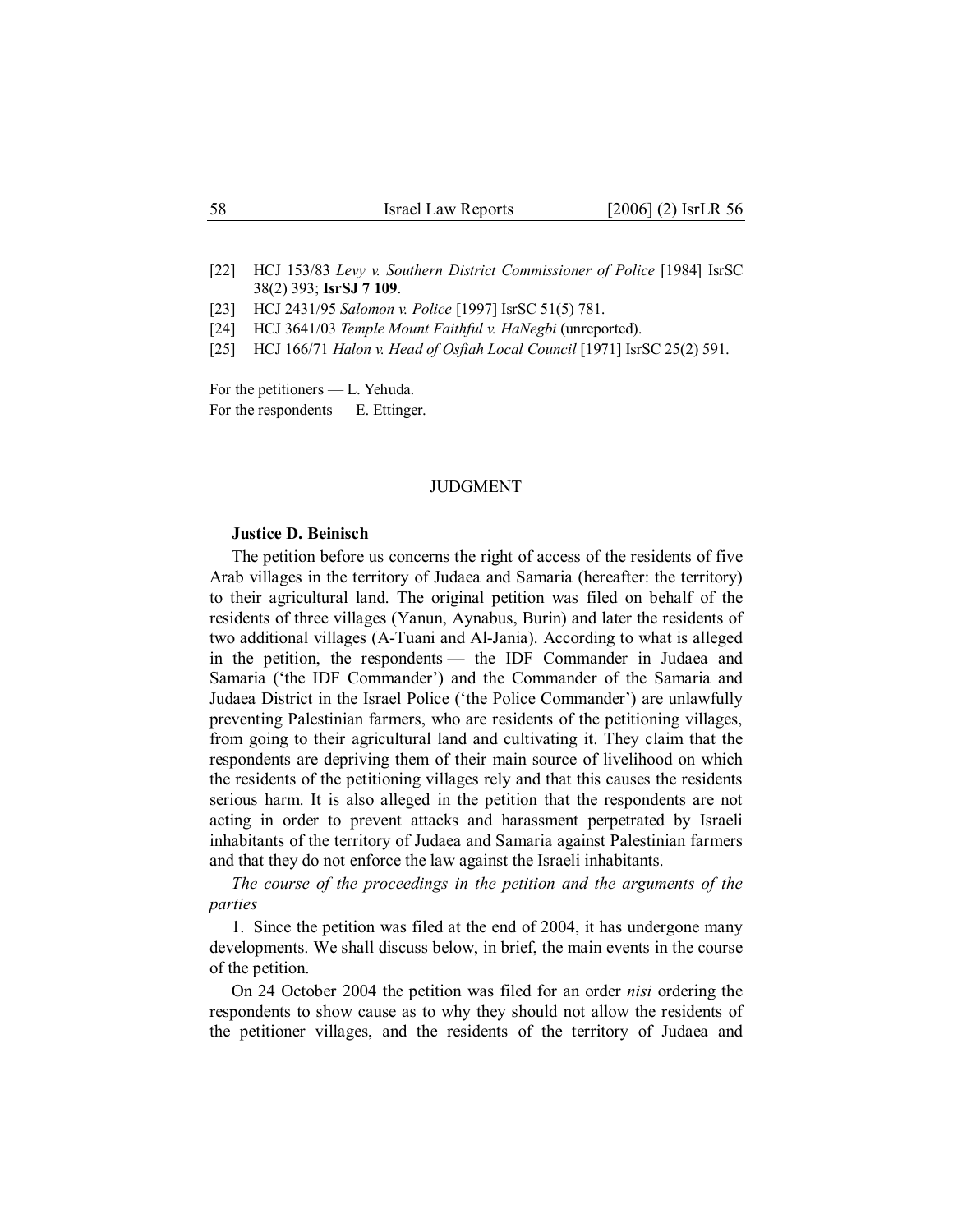Justice D. Beinisch

Samaria in general, to have access to their land throughout the year, and particularly during the olive harvest and the ploughing season. The court was also requested to order the respondents to show cause as to why they should not take the appropriate action in order to ensure the security of the Palestinian farmers when they cultivate their land.

The petition that was filed was of a general nature but it also contained an application for concrete and urgent relief, since at the time when the petition was filed the olive harvest had begun. After an urgent hearing of the petition was held on 1 November 2004, arrangements were made between the parties in order to resolve the existing problems and to allow the harvest to take place in as many areas as possible. These arrangements were successful and from the statements that were filed by both parties it appears that a solution to the petitioners' problems was found and that the specific difficulties that were raised in the petition were mostly resolved.

2. On 9 December 2004 an application was filed by the petitioners for an order *nisi* to be made in the petition. In this application the petitioners said that although the urgent and specific problems that arose during the current harvest season had been resolved, the petition itself addressed a 'general *modus operandi*, which was practised by the security forces in extensive parts of the territory of the West Bank, as a result of which residents are denied access to their land.' It was alleged that because the IDF Commander was afraid of violent confrontations between Palestinian farmers going to work on their land and Israeli inhabitants, the IDF Commander is in the habit of ordering the closure of Palestinian agricultural areas, which are defined as 'areas of conflict.' This denies the Palestinians access to their land and deprives them of the ability to cultivate it. It was argued that denying them access to their land is done unlawfully, since it is not effected by means of an order of the IDF commander but by means of unofficial decisions. It was also argued that the justification given for closing the area is the need to protect the Palestinian farmers against acts of violence against them by Israeli inhabitants. In addition to this, it was argued in the petition that the respondents refuse to enforce the law against the Israeli inhabitants who act violently towards the Palestinian farmers and their property.

On 14 January 2005 the respondents filed their response to the application. In the response, it was emphasized that according to the fundamental position of the Attorney-General, the rule is that the Palestinian inhabitants in the territory of Judaea and Samaria should be allowed free access to the agricultural land that they own and that the IDF Commander is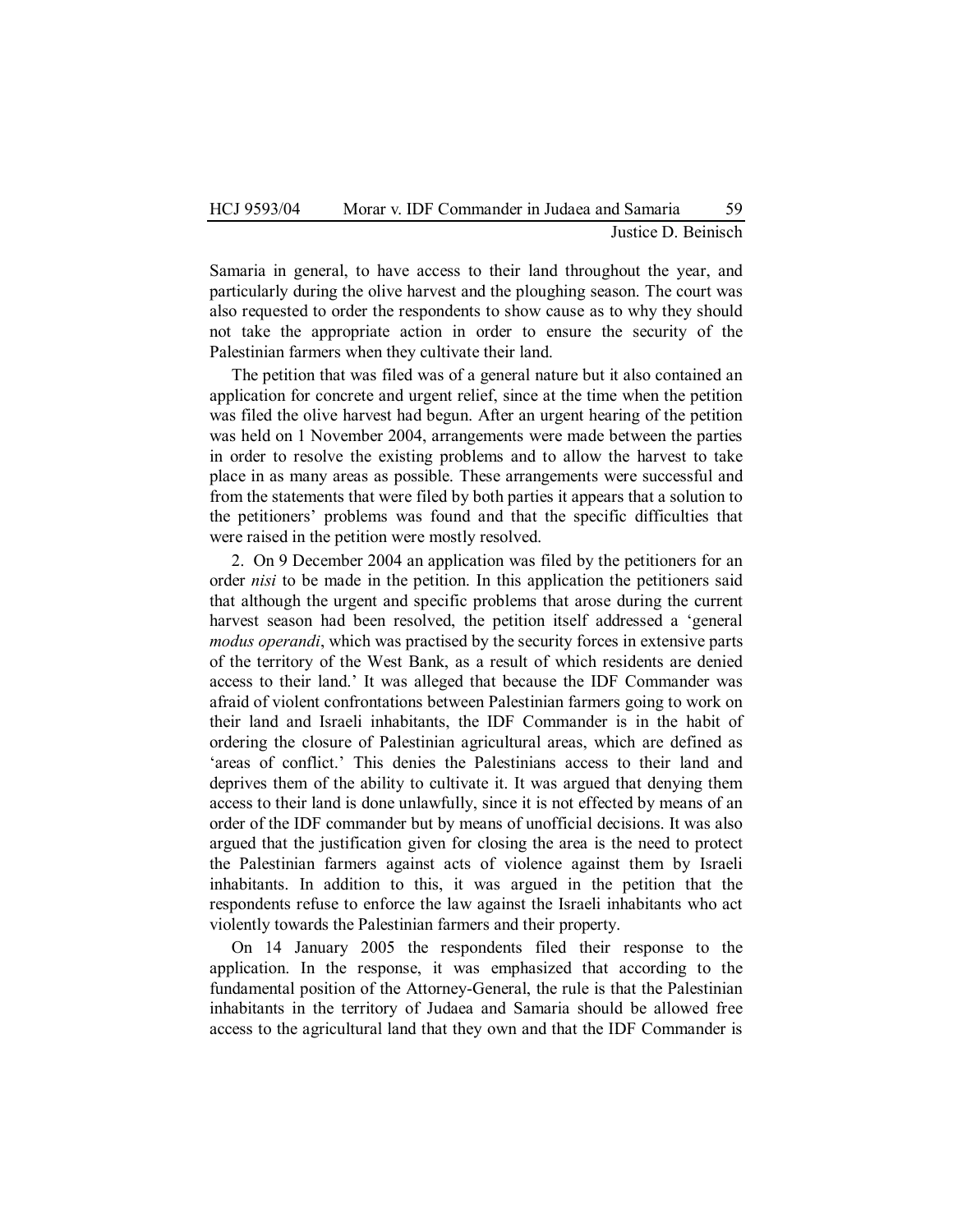| 60 | Israel Law Reports |  | $[2006]$ (2) IsrLR 56 |  |
|----|--------------------|--|-----------------------|--|
|    |                    |  |                       |  |

responsible to protect this right of access from hostile elements that seek to deny the Palestinians access to their land or to harm them. The respondents stated that following meetings between the defence establishment and the Attorney-General, a comprehensive examination of the areas of conflict was made, and the purpose of this was to examine whether it was essential to continue to impose restrictions on access to agricultural areas and on what scale and for how long such restrictions are required. The respondents also said that where it transpires that areas of conflict make it necessary to continue to impose restrictions upon access, these will be declared closed areas and a closure order will be made with regard thereto in accordance with s. 90 of the Security Measures (Judaea and Samaria) (no. 378) Order, 5730- 1970 (the 'Security Measures Order'). At the same time it was stated that nothing in the aforesaid would prevent the closure of an area by virtue of an unwritten decision when the defence establishment had concrete information of an immediate and unforeseen danger to the Palestinian residents or the Israeli settlers in a specific area, if the entry of Palestinian farmers into that area would be allowed. In conclusion it was argued that in view of the fact that the immediate needs of the petitioners had been satisfied and in view of what is stated above with regard to the issue of principle addressed by the petition, there was no basis for examining the petitioners' arguments within the scope of this proceeding and the petition should therefore be denied.

3. On 1 March 2005 a hearing was held in the presence of the parties, at the end of which it was decided to make an order *nisi* ordering the respondents to show cause as to why they should not allow the residents of the villages access to their agricultural land on all days of the year and why they should not adopt all the measures available to them in order to prevent the harassment of the residents of the petitioning villages and in order to ensure that they could work their land safely.

4. In their reply to the order, the respondents discussed the difficult security position in the area and reviewed some of the serious security incidents that recently took place in the areas adjacent to the petitioners' villages. The respondents said that in many places in Judaea and Samaria Israeli towns had been built close to Palestinian villages and that this proximity had been exploited in the past to carry out attacks against the Israeli towns. The respondents also said that during the ploughing and harvesting seasons the fear of attacks increases, since at these times the Palestinian farmers wish to cultivate the agricultural land close to the Israeli towns and hostile terrorist elements exploit the agricultural activity in order to approach the Israeli towns and attack them. In view of this complex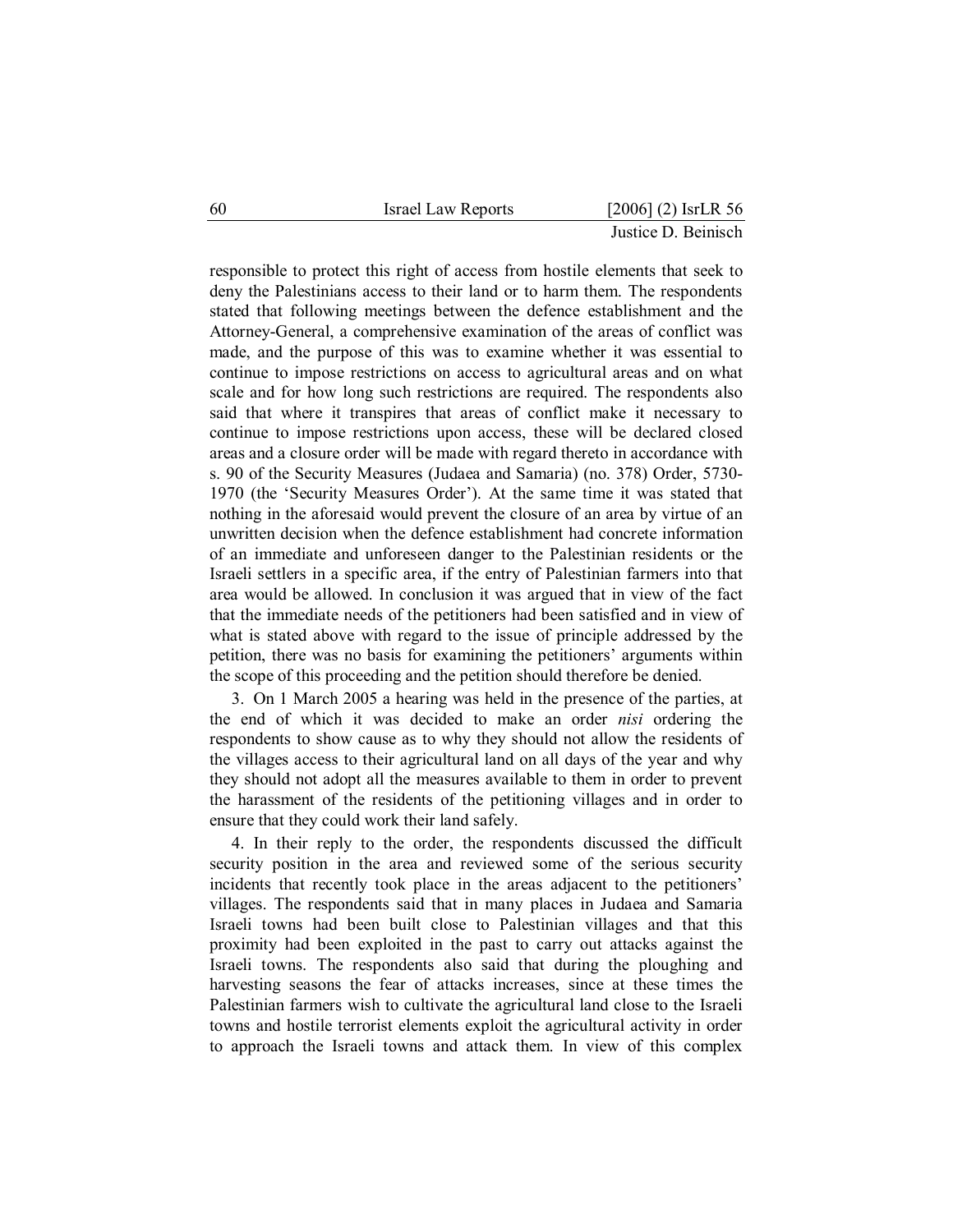## HCJ 9593/04 Morar v. IDF Commander in Judaea and Samaria 61 Justice D. Beinisch

position, the respondents discussed the need to impose balanced and proportional restrictions on both the Israeli and the Palestinian inhabitants of Judaea and Samaria in order to minimize the loss of human life on both sides. The respondents again emphasized that the principle that guides their action is the duty to allow the Palestinian residents in Judaea and Samaria free access to their agricultural land and the duty to protect this right. The respondents gave details in their reply of the rules that they have formulated in order to implement this principle and the respondents mainly emphasized the change that has occurred in the security outlook in so far as dealing with the areas of conflict is concerned: whereas in the past the prevailing outlook was that all the areas of conflict — both those characterized by harassment of Palestinians by Israelis and those where the presence of Palestinians constituted a danger to Israelis — should be closed, now areas of conflict are closed only where this is absolutely essential in order to protect Israelis (para. 16(a) of the statement of reply). According to the reply, the Palestinians will no longer be protected against harassment by Israeli residents by means of a closure of areas to Palestinians but in other ways. The methods that will be adopted for the aforesaid purpose are an increase in security for the Palestinian farmers, operating a mechanism for coordinating access to the agricultural land and closing the areas of conflict to prevent the entry of Israelis into those areas at the relevant times. The respondents also said that the problematic areas of conflict, whose closure was required in order to protect the Israeli residents, would not be closed absolutely during the harvesting and ploughing seasons, but in a manner that would allow the Palestinian farmers access to them, by coordinating this and providing security. During the rest of the year, the Palestinians would only be required to advise the DCO of their entry into the areas of conflict. The respondents argued that the aforesaid principles have led to a significant reduction in the restrictions on the access of Palestinians to their land, both with regard to the size of the area that is closed and with regard to the amount of time during which the area is closed. Thus, with regard to the village of Yanun (which is represented by the first petitioner), it was decided to close a piece of land with an area of only 280 dunams, instead of 936 dunams in 2004; with regard to the village of Aynabus (the second petitioner), no land would be closed at all (after in the original reply of the respondents it was said that an area of 218 dunams would be closed); with regard to the village of Burin (the third petitioner), two areas amounting to only approximately 80 dunams would be closed; with regard to the village of A-Tuani (the sixth petitioner), three areas amounting to approximately 115 dunams would be closed; and in the area of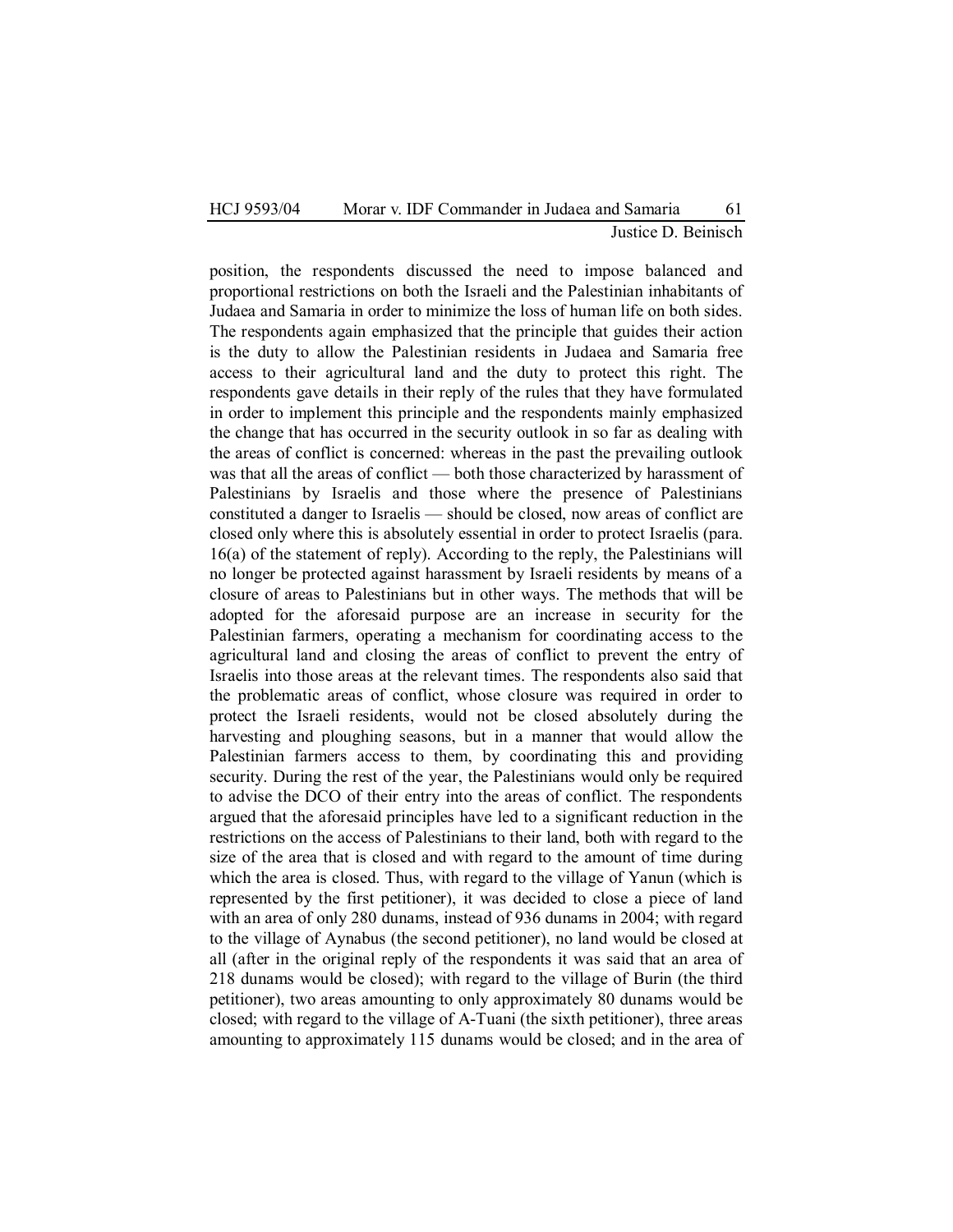| 62 | <b>Israel Law Reports</b> | $[2006]$ (2) IsrLR 56 |
|----|---------------------------|-----------------------|
|    |                           | Justice D. Beinisch   |

the village of Al-Jania (the seventh petitioner), several pieces of land with a total area of 733 dunams would be closed.

With regard to the second part of the petition, which concerns law enforcement against Israeli residents, the respondents discussed in their reply the efforts of the police to prevent acts of harassment at the points of conflict, both from the viewpoint of prevention before the event (which mainly concerns increased deployment in the areas of the conflict at the relevant times) and from the viewpoint of law enforcement after the event (by maximizing the investigation efforts and filing indictments).

 5. The petitioners filed their response to the respondents' reply, in which they claimed that nothing stated therein changed the prevailing position, in which the Palestinian residents were refused free access to their land. The alleged reason for this is that they continue to suffer a *de jure* denial of access to their land — by virtue of closure orders, which the petitioners claim do not satisfy the tests of Israeli and international law — and a *de facto* denial of access, as a result of attacks and harassment on the part of Israeli inhabitants. The petitioners also complained of the continuing ineptitude of the police treatment of Israeli lawbreakers.

6. After receiving the respondents' reply and the petitioners' response to it, two additional hearings were held in the case, and at the end of these the respondents were asked to file supplementary pleadings, including replies to the petitioners' claims that there is no access to the agricultural land during the current harvesting season and that nothing is done with regard to the complaints of residents of the petitioning villages with regard to harassment against them. In the supplementary pleadings of 26 September 2005, the respondents discussed at length the deployment of the army and the police for the 2005 olive harvest. In reply to the questions of the court, the respondents said, *inter alia*, that in the course of the deployment a plan is being put into operation to determine days on which security will be provided for the areas of conflict, which has been formulated in coordination with the Palestinians; that several control mechanisms have been formulated with the cooperation of the civil administration, the police and the Palestinian Authority, whose purpose is to provide a solution to the problems that arise during the harvest; that the forces operating in the area will be strengthened in order to guard the agricultural work; that the police forces have taken action to improve their ability to bring lawbreakers to justice; that orders have been issued to the IDF forces, emphasizing the fundamental principle that the farmers should be allowed to go to harvest the olives and that they should ensure that the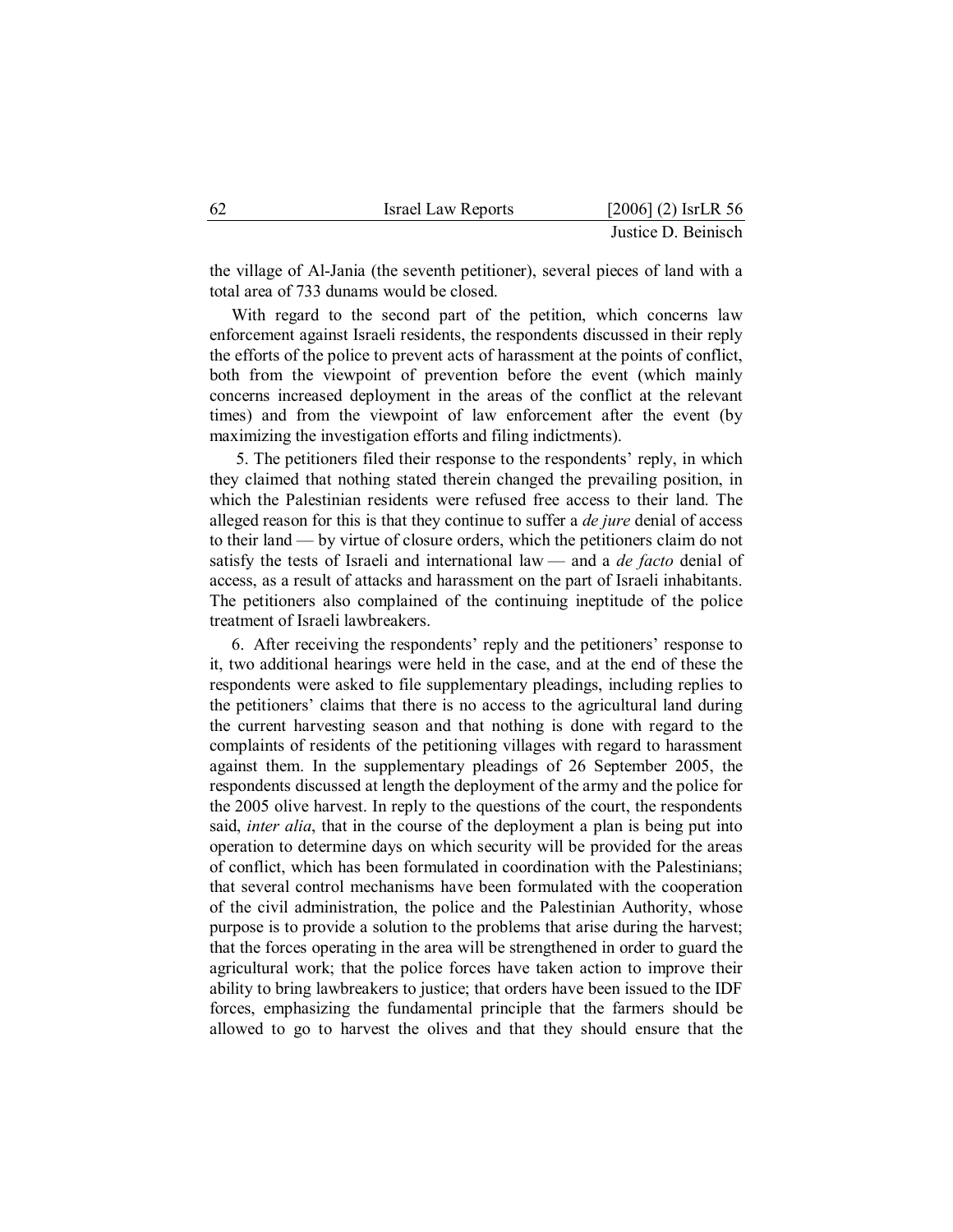Justice D. Beinisch

harvest takes place in a reasonable manner; and that there was an intention to make closure orders for Israeli areas only, together with restriction orders for certain Israeli inhabitants who had been involved in the past in violent actions.

In addition to the aforesaid, the respondents said in their reply that following another reappraisal of all the relevant factors and circumstances in the area, they had revised their position with regard to the use of closure orders directed at the Palestinian residents. The respondents said that the reappraisal was carried out against the background of the tension anticipated during the withdrawal from the Gaza Strip and in view of the concern that the olive harvest was likely to be characterized by many attempts on the part of Israeli inhabitants to harm Palestinian residents. According to the revised position, in addition to the security need to make use of closure orders where this was required in order to protect the security of the Israeli inhabitants, there was also a security need to make use of closure orders *when the main purpose was to protect the Palestinian residents.* At the same time the respondents informed the court that, in view of the aforesaid parameters, it had been decided in the reappraisal of the issue not to make closure orders for the land of the villages of A-Tuani and Yanun. The respondents also said that in the land of the villages of Burin and Al-Jania only areas amounting to approximately 808 dunams would be closed. Against the background of all of the aforesaid, the respondents were of the opinion that there was a significant improvement in the access of the Palestinian farmers to their land.

In an additional statement of the respondents, it was argued that the question of law enforcement against the Israeli settlers was being treated seriously both by the defence establishment and by the interdepartmental committee for law enforcement in the territories, which operates at the State Attorney's Office. In this context the respondents discussed, *inter alia*, the efforts that were made to increase the supervision of security officers in Israeli towns and to increase supervision of the allocation of weapons to Israelis in the area, and the steps taken by the police in order to deal with offences carried out by Israeli inhabitants. They also addressed the handling of specific complaints that were made with regard to the villages that are the subject of the petition.

7. The petitioners, for their part, filed on 30 November 2005 an additional supplementary statement, in which they said that during the olive harvest season of 2005 there had indeed been a certain change for the better from the viewpoint of the respondents' deployment. In this regard, they discussed how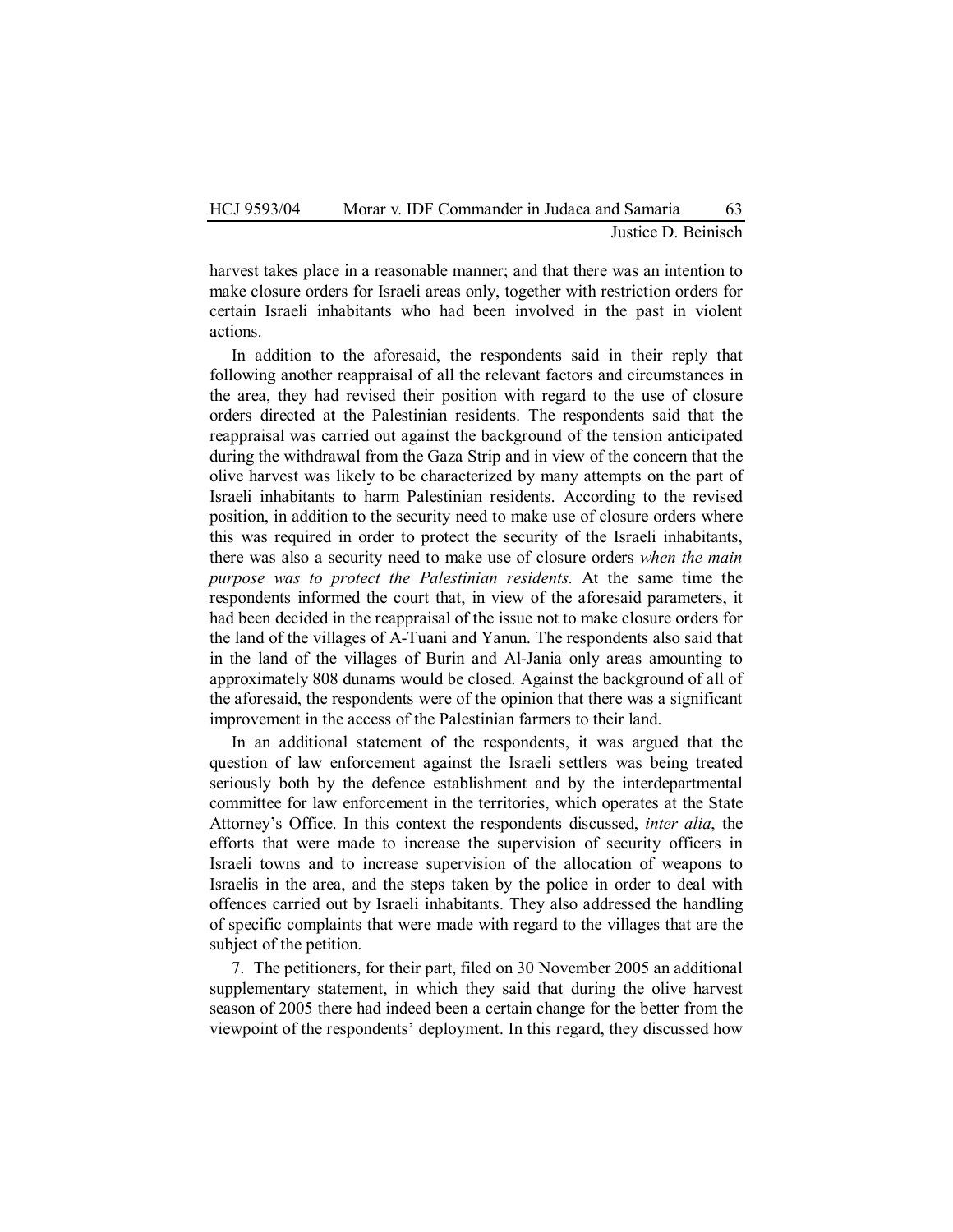| 64 | Israel Law Reports |  | $[2006]$ (2) IsrLR 56 |  |
|----|--------------------|--|-----------------------|--|
|    |                    |  |                       |  |

greater efforts had been made by the civil administration to coordinate with the Palestinians the dates of the olive harvest, and that more requests by Palestinians to receive protection were granted. At the same time, the petitioners said that the results on the ground were not always consistent: whereas in the villages of Yanun and Al-Jania most of the farmers did indeed succeed in obtaining access to their land in order to carry out the harvesting on certain days during the season, this was not the case in the other petitioning villages, in which there was no real change in the access to the land. In any case, the petitioners argued that in general the situation remained unchanged, since the Palestinian farmers cannot access their land in the areas of conflict freely on a daily basis, both because of violence on the part of the Israeli inhabitants and because of various restrictions that the army imposes. The petitioners emphasized that this *modus operandi*, whereby as a rule the Palestinians are denied access to their land, except on certain days when protection is provided by the forces in the area, is the complete opposite of the right to free access, since, in practice, preventing access is the rule whereas allowing access is the exception.

8. Shortly thereafter, on 2 January 2006, the petitioners filed an application to hold an urgent hearing of the petition. This was in response to several very serious incidents in which more than two hundred olive trees were cut down and destroyed on the land of the village of Burin. In the application it was stated that despite repeated requests to the respondents, no activity was being carried out by them at all to protect the petitioners' trees and that no measures were being taken to stop the destruction of the trees. It was also claimed in the application that the ploughing season was about to begin and that the respondents were not taking the necessary steps in order to allow the residents of the petitioning villages safe access to their agricultural land and were not taking any action to prevent attacks and harassment by the Israeli inhabitants.

9. In consequence of what was stated in the application, the petition was set down for a hearing. Shortly before this hearing, a statement was filed by the respondents, in which it was claimed that the incidents in which the olive trees were ruined were being investigated intensively by the competent authorities, but at this stage evidence has not been found that would allow the filing of indictments in the matter. It was also stated that the phenomenon of violent harassment by Israeli residents against Palestinian farmers had recently been referred to the most senior level in government ministries and that a real effort was being made to find a solution to the problem. In addition, it was stated that the Chief of Staff had orders several steps to be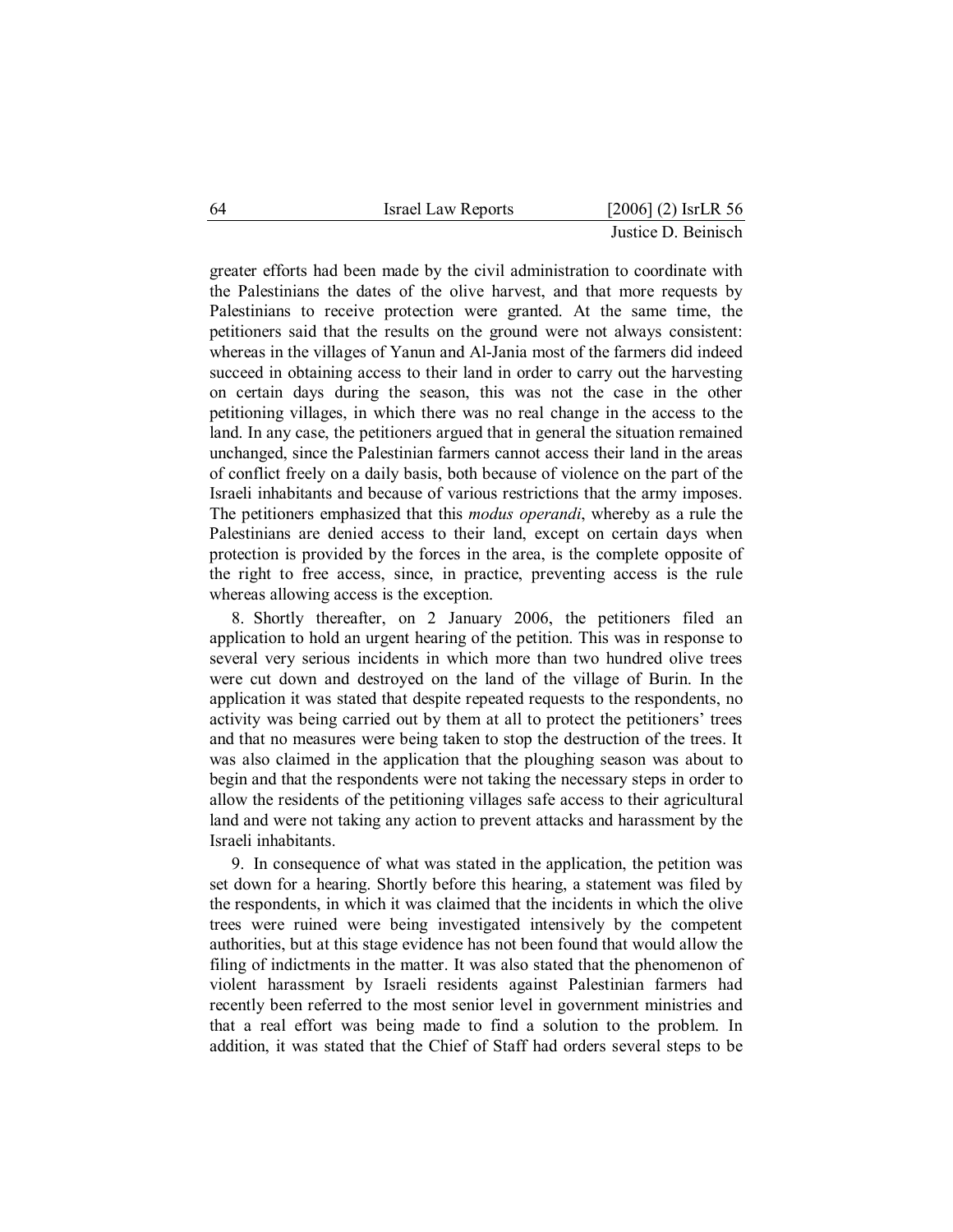taken in order to reduce the phenomenon of the harassment of Palestinian farmers, including increased enforcement at the places where law and order were being violated, adopting administrative measures against lawbreakers and reducing the number of weapons held by the Israeli inhabitants of Judaea and Samaria. It was also stated that the deputy prime minister at that time, Mr Ehud Olmert, ordered the establishment of an inter-ministerial steering committee that would monitor the law enforcement operations carried out as a part of the measures taken to prevent acts of violence perpetrated by Israeli inhabitants in Judaea and Samaria.

10. At the last hearing that was held before us on 19 January 2006, the parties reiterated their contentions. The petitions again argued against the ineffectual protection afforded by the respondents to the Palestinian farmers who wish to have access to and cultivate their agricultural lands and against the forbearing approach adopted, according to them, towards the lawbreakers. The petitioners indicated in their arguments several problematic areas, including improper instructions given to the forces operating in the area, a failure to make orders prohibiting the entry of Israelis into the Palestinian agricultural areas, and so forth. The respondents, for their part, discussed the steps that were being taken and the acts that were being carried out in order to ensure that the residents of the petitioning villages had access to their lands and that they were protected.

#### *Deliberations*

## *General*

11. The petition before us has raised the matter of a very serious phenomenon of a violation of the basic rights of the Palestinian residents in the territories of Judaea and Samaria and of significant failures on the part of the respondents with regard to maintaining public order in the territories. As we have said, the claims raised by the petitioners are of two kinds: *one claim* relates to the military commander denying the Palestinian farmers access to their land. In this matter, it was claimed in the petition that the closure of the area deprives the Palestinian residents of their right to freedom of movement and their property rights in a manner that is unreasonable and disproportionate and that violates the obligations imposed on the military commander under international law and Israeli administrative law. It was also claimed that it was not proper to protect the Palestinian farmers in a way that denied them access to their land. In addition it was claimed that closing the areas to the Palestinians was done on a regular basis without a formal closure order being made under section 90 of the Security Measures Order and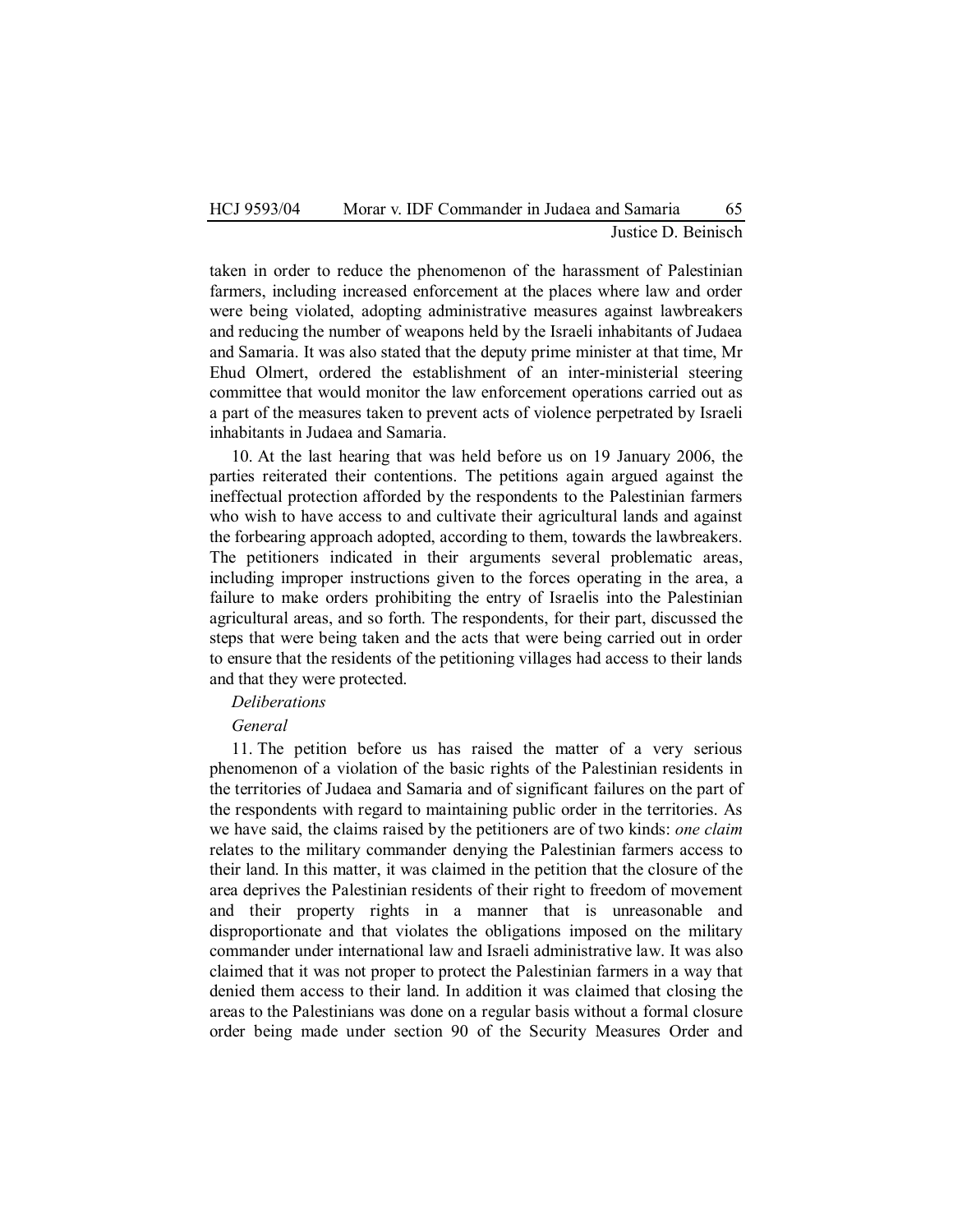| 66 | <b>Israel Law Reports</b> | $[2006]$ (2) IsrLR 56 |
|----|---------------------------|-----------------------|
|    |                           | Justice D. Beinisch   |

therefore the denial of access to the land was not based upon a lawful order. *The main additional claim* that was raised in the petition addressed the failure of the respondents to enforce the law in the territories of Judaea and Samaria. The essence of the claim was that the respondents do not take action against the Israeli inhabitants in the territories that harass the Palestinian farmers and harm them and their property. In addition to these general claims, the petition also includes specific claims that required immediate action in concrete cases where access was being denied, and these claims were dealt with immediately (see para. 1 above).

The proceedings in the petition before us were spread out over several hearings; the purpose of this was to allow the respondents to take action to solve the problems that were arising and to find a solution to the claims raised before us, under the supervision of the Attorney-General and subject to the judicial scrutiny of the court. We thought it right to give the respondents time to correct what required correction, since there is no doubt that the reality with which they are confronted is complex and difficult and that the tasks imposed on them are not simple. Regrettably, notwithstanding the time that has passed, it does not appear that there has been any real change in the position and it would seem that no proper solution has been found to the serious claims of the Palestinian farmers concerning the violation of their right to cultivate their land and to obtain their livelihood with dignity, and to the injurious acts of lawbreaking directed against them. At the hearings that took place before us, a serious picture emerged of harm suffered by the Palestinian residents and contempt for the law, which is not being properly addressed by the authorities responsible for law enforcement. Therefore, although some of the claims that were raised in the petition were of a general nature, we have seen fit to address the claims raised by the petitioners on their merits.

## *Denying access to land*

12. The territories of Judaea and Samaria are held by the State of Israel under belligerent occupation and there is no dispute that the military commander who is responsible for the territories on behalf of the state of Israel is competent to make an order to close the whole of the territories or any part thereof, and thereby to prevent anyone entering or leaving the closed area. This power of the military commander is derived from the rules of belligerent occupation under public international law; the military commander has the duty of ensuring the safety and security of the residents of the territories and he is responsible for public order in the territories (see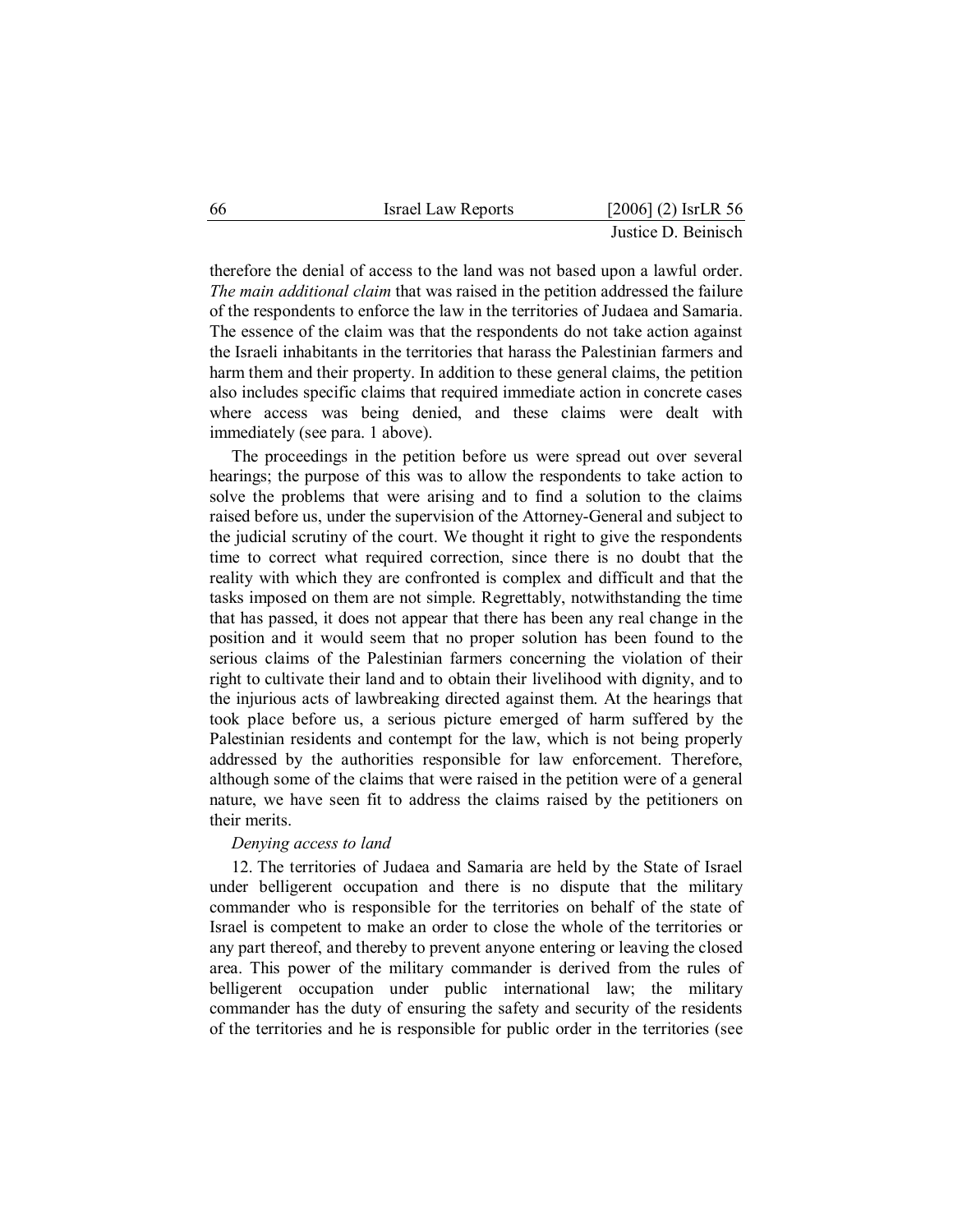Justice D. Beinisch

art. 23(g) and art. 52 of the Regulations concerning the Laws and Customs of War on Land, which are annexed to the Fourth Hague Convention of 1907 (hereafter: 'the Hague Regulations'); art. 53 of the Convention relative to the Protection of Civilian Persons in Times of War, 1949 (hereafter: 'the Fourth Geneva Convention'); HCJ 302/72 *Hilo v. Government of Israel* [1], at pp. 178-179). This power of the military commander is also enshrined in security legislation in section 90 of the Security Measures Order (see, for example, *Hilo v. Government of Israel* [1], at pp. 174, 179; HCJ 6339/05 *Matar v. IDF Commander in Gaza Strip* [2], at pp. 851-852). In our case, the petitioners do not challenge the actual existence of the aforesaid power but the manner in which the military commander directs himself when exercising his power in the circumstances described above. Therefore the question before us is whether the military commander exercises his power lawfully with regard to the closure of agricultural areas to Palestinian residents who are the owners or who have possession of those areas.

In order to answer the question that arises in this case, we should examine the matter in two stages: in the first stage we should seek to ascertain the purpose for which the power to close areas is exercised by the military commander, and we should also examine the various criteria that the military commander should consider when he considers ordering a closure of areas in the territories. In the second stage we should examine the proper balance between these criteria and whether this balance is being upheld in the actions of the military commander in our case.

### *The purpose of adopting the measure of closing areas*

13. According to the respondents' position, the purpose of adopting the measure of closing areas is to help the military commander carry out his duty of maintaining order and security in the area. Indeed, no one disputes that it is the duty of the military commander to ensure public order and the security of the inhabitants in the area under his command. Article 43 of the Hague Regulations sets out this duty and authorizes the military commander to take various measures in order to carry out the duty:

 'The authority of the legitimate power having in fact passed into the hands of the occupant, the latter shall take all the measures in his power to restore, and ensure, as far as possible, public order and safety, while respecting, unless absolutely prevented, the laws in force in the country.'

See also HCJ 10356/02 *Hass v. IDF Commander in West Bank* [3], at pp. 455-456 {64-65}. It should be emphasized that the duty and authority of the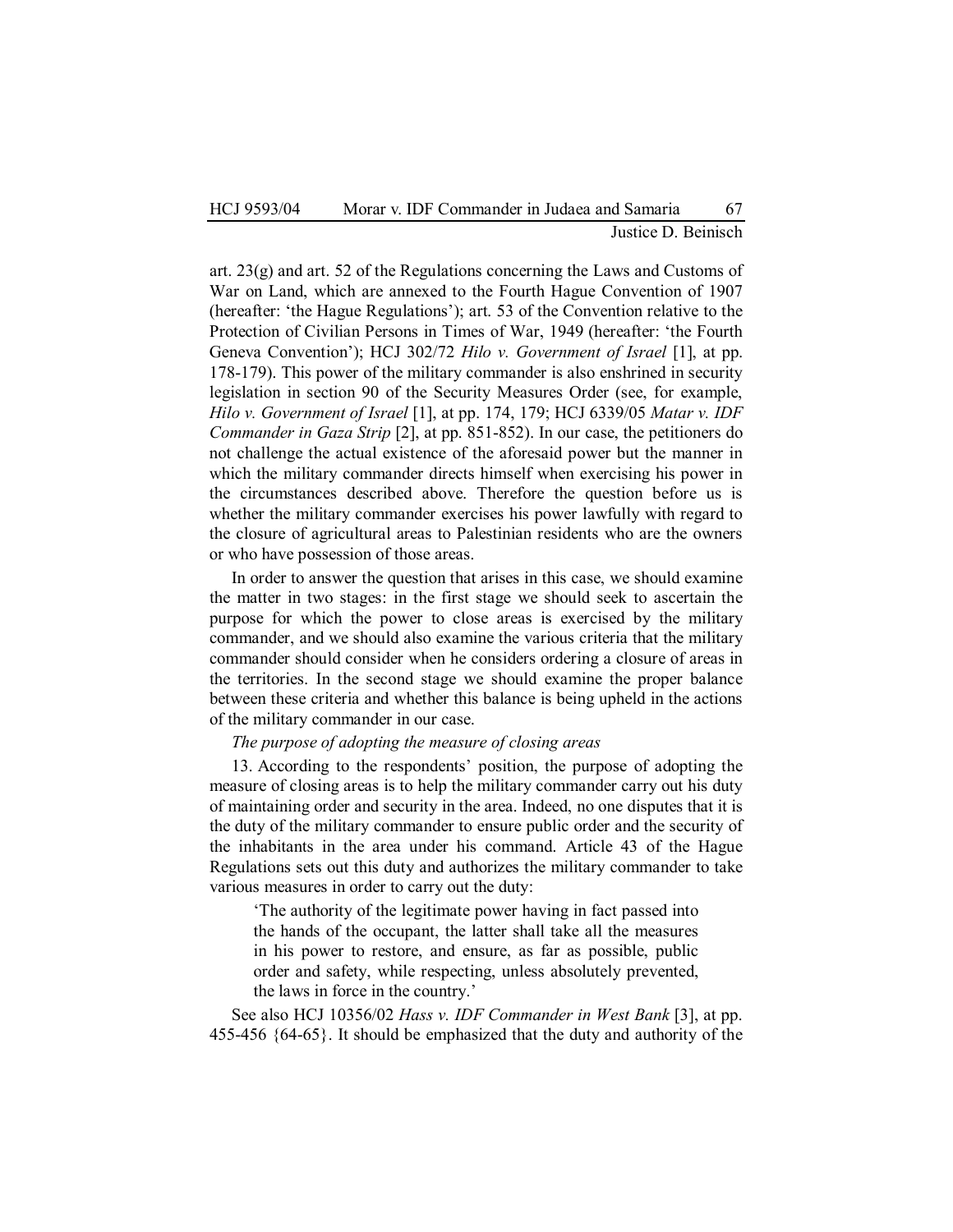| 68 | <b>Israel Law Reports</b> | $[2006]$ (2) IsrLR 56 |
|----|---------------------------|-----------------------|
|    |                           | Justice D. Beinisch   |

military commander to ensure security in the territory apply with regard to all the persons who are present in the territory that is subject to belligerent occupation. This was discussed by this court, which said:

 '… In so far as the needs of maintaining the security of the territory and the security of the public in the territory are concerned, the authority of the military commander applies to all the persons who are situated in the territory at any given time. This determination is implied by the well-known and clear duty of the military commander to maintain the security of the territory and by the fact that he is responsible for ensuring the safety of the public in his area' (*per* Justice Mazza in HCJ 2612/94 *Shaar v. IDF Commander in Judaea and Samaria* [4], at p. 679).

(See also HCJ 7957/04 *Marabeh v. Prime Minister* [5], at para. 18, and HCJ 3680/05 *Tana Town Committee v. Prime Minister* [6], at paras. 8-9).

As we have said, the respondents' argument is that the closure of the areas is done for the purpose of maintaining order and security in the territories. It should be noted that within the scope of this supreme purpose, it is possible to identify two separate aspects: one concerns the security of the Israelis in the territories and the other the security of the Palestinian residents. Thus in some cases the closure of the areas is intended to ensure the security of the Israeli inhabitants from the terror attacks that are directed against them, whereas in other cases the closure of the areas is intended to ensure the security of the Palestinian farmers from acts of violence that are directed against them. We shall return to these two separate aspects later, but we should already emphasize at this stage that in order to achieve the two aspects of the aforesaid purpose the military commander employs the *same measure*, and that is the closure of agricultural areas owned by the petitioners and denying the Palestinian farmers access to those areas.

*The relevant criteria when exercising the power to close areas*

14. As a rule, when choosing the measures that should be adopted in order to achieve the purpose of maintaining public order and security in the territories, the military commander is required to take into account only those considerations that are relevant for achieving the purpose for which he is responsible. In our case, when he is called upon to determine the manner of adopting the measure of closing areas, the military commander is required to consider several criteria.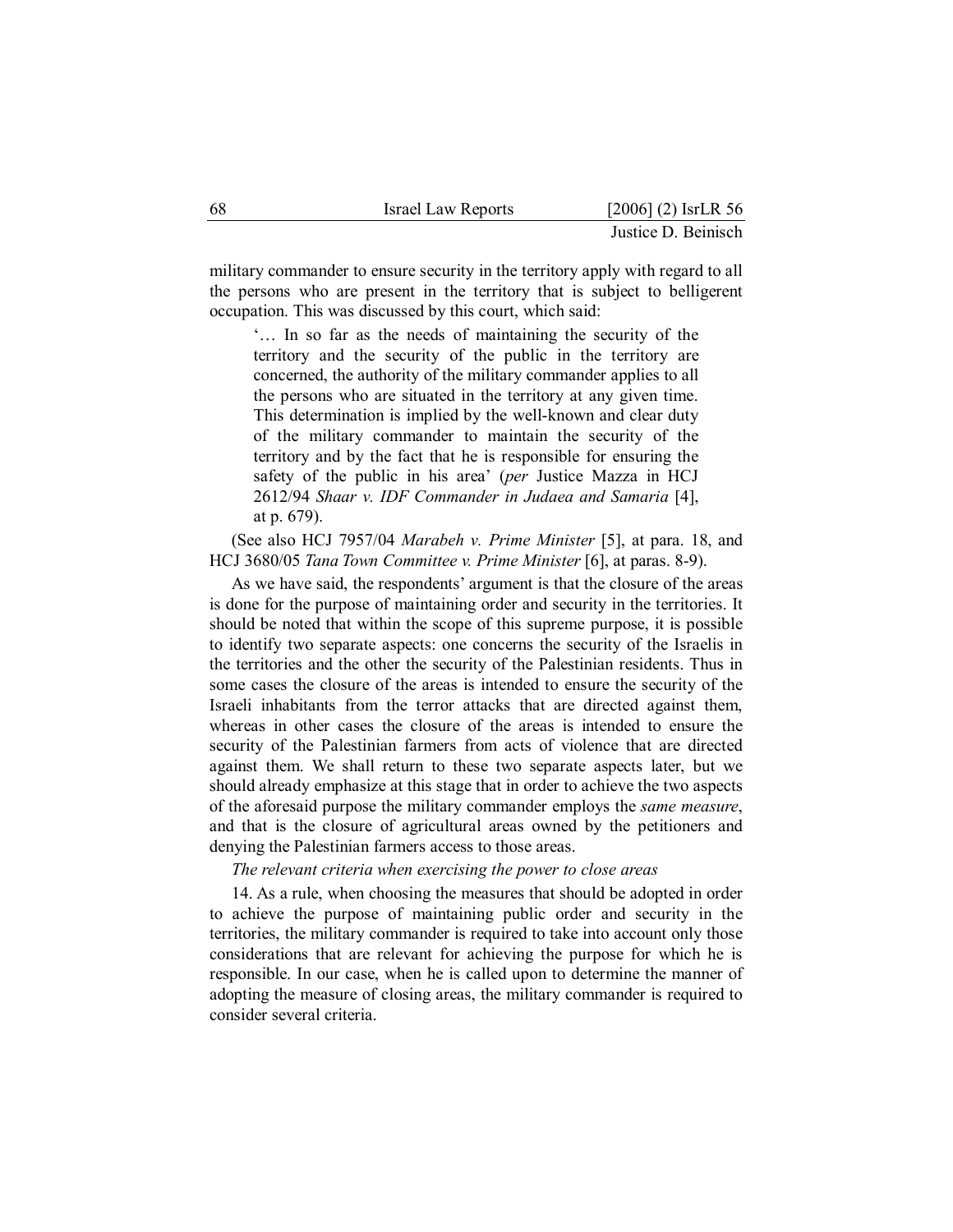## HCJ 9593/04 Morar v. IDF Commander in Judaea and Samaria 69 Justice D. Beinisch

*On the one hand*, there is the value of security and the preservation of the lives of the residents of the territories, both Israelis and Palestinians. It is well-known that the right to life and physical integrity is the most basic right that lies at the heart of the humanitarian laws that are intended to protect the local population in the territories held under the laws of belligerent occupation (see HCJ 3799/02 *Adalah Legal Centre for Arab Minority Rights in Israel v. IDF Central Commander* [7], at para. 23 of the opinion of President Barak). This right is also enshrined in Israeli constitutional law in ss. 2 and 4 of the Basic Law: Human Dignity and Liberty, and there is no doubt at all that this is a right that is on the highest normative echelon (see HCJ 1730/96 *Sabiah v. IDF Commander in Judaea and Samaria* [8], at p. 368; HCJ 2753/03 *Kirsch v. IDF Chief of Staff* [9], at pp. 377-378). All the residents of the territories — both Palestinians and Israelis — are therefore entitled to enjoy the right to life and physical integrity, and a fundamental and primary criterion that the military commander should consider when deciding to close areas is the criterion of the protection of the life and physical integrity of all the residents in the territories.

The petition before us concerns agricultural areas that are owned by Palestinian inhabitants and that are closed by the order of the military commander. Therefore, the right to security and the protection of physical integrity is opposed by considerations concerning the protection of the rights of the Palestinian inhabitants, and in view of the nature of the case before us, we are speaking mainly of the right to freedom of movement and property rights. In the judgment given in HCJ 1890/03 *Bethlehem Municipality v. State of Israel* [10], we said that the freedom of movement is one of the most basic human rights. We discussed how in our legal system the freedom of movement has been recognized both as an independent basic right and also as a right derived from the right to liberty, and how there are some authorities that hold that it is a right that is derived from human dignity (see para. 15 of the judgment and the references cited there). The freedom of movement is also recognized as a basic right in international law and this right is enshrined in a host of international conventions (*ibid*.). It is important to emphasize that in our case we are not speaking of the movement of Palestinian residents in nonspecific areas throughout Judaea and Samaria but of the access of the residents to land *that belongs to them*. In such circumstances, where the movement is taking place in a *private* domain, especially great weight should be afforded to the right to the freedom of movement and the restrictions imposed on it should be reduced to a minimum. It is clear that restrictions that are imposed on the freedom of movement in public areas should be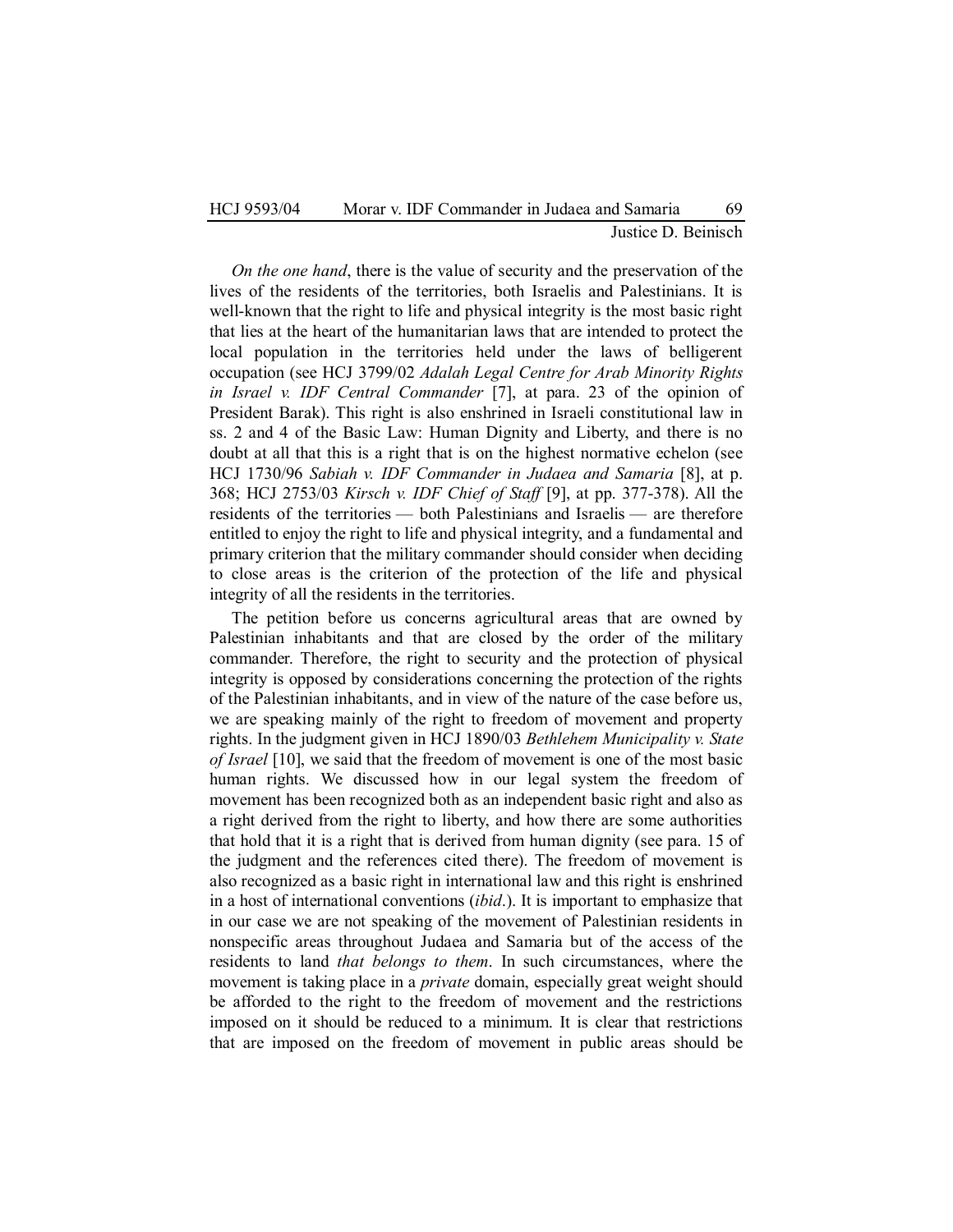| 70 | <b>Israel Law Reports</b> | $[2006]$ (2) IsrLR 56 |
|----|---------------------------|-----------------------|
|    |                           | Justice D. Beinisch   |

examined differently from restrictions that are imposed on a person's freedom of movement within the area connected to his home and the former cannot be compared to the latter (see HCJ 2481/93 *Dayan v. Wilk* [11], at p. 475).

As we have said, an additional basic right that should be taken into account in our case is, of course, the property rights of the Palestinian farmers in their land. In our legal system, property rights are protected as a constitutional human right (s. 3 of the Basic Law: Human Dignity and Liberty). This right is of course also recognized in public international law (see HCJ 7862/04 *Abu Dahar v. IDF Commander in Judaea and Samaria* [12], at para. 8 and the references cited there). Therefore, the residents in the territories held under belligerent occupation have a protected right to their property. In our case, there is no dispute that we are speaking of agricultural land and agricultural produce in which the petitioners have property rights. Therefore, when the petitioners are denied access to land that is their property and they are denied the possibility of cultivating the agricultural produce that belongs to them, their property rights and their ability to enjoy them are thereby seriously violated.

15. Thus we see that the considerations that the military commander should take into account in the circumstances before us include, on the one hand, considerations of protecting the security of the inhabitants of the territories and, on the other hand, considerations concerning the protection of the rights of the Palestinian inhabitants. The military commander is required to find the correct balance between these opposite poles. The duty of the military commander to balance these opposite poles has been discussed by this court many times, and the issue was summarized by President Barak in *Marabeh v. Prime Minister* [5] as follows:

 'Thus we see that, in exercising his power under the laws of belligerent occupation, the military commander should "ensure public order and safety." Within this framework, he should take into account, on the one hand, considerations of the security of the state, the security of the army and the *personal safety of everyone who is in the territory*. On the other hand, he should consider the *human rights of the local Arab population*' (para. 28 of the judgment [5]; emphases supplied).

See also *Hass v. IDF Commander in West Bank* [3], at pp. 455- 456 {64-65}.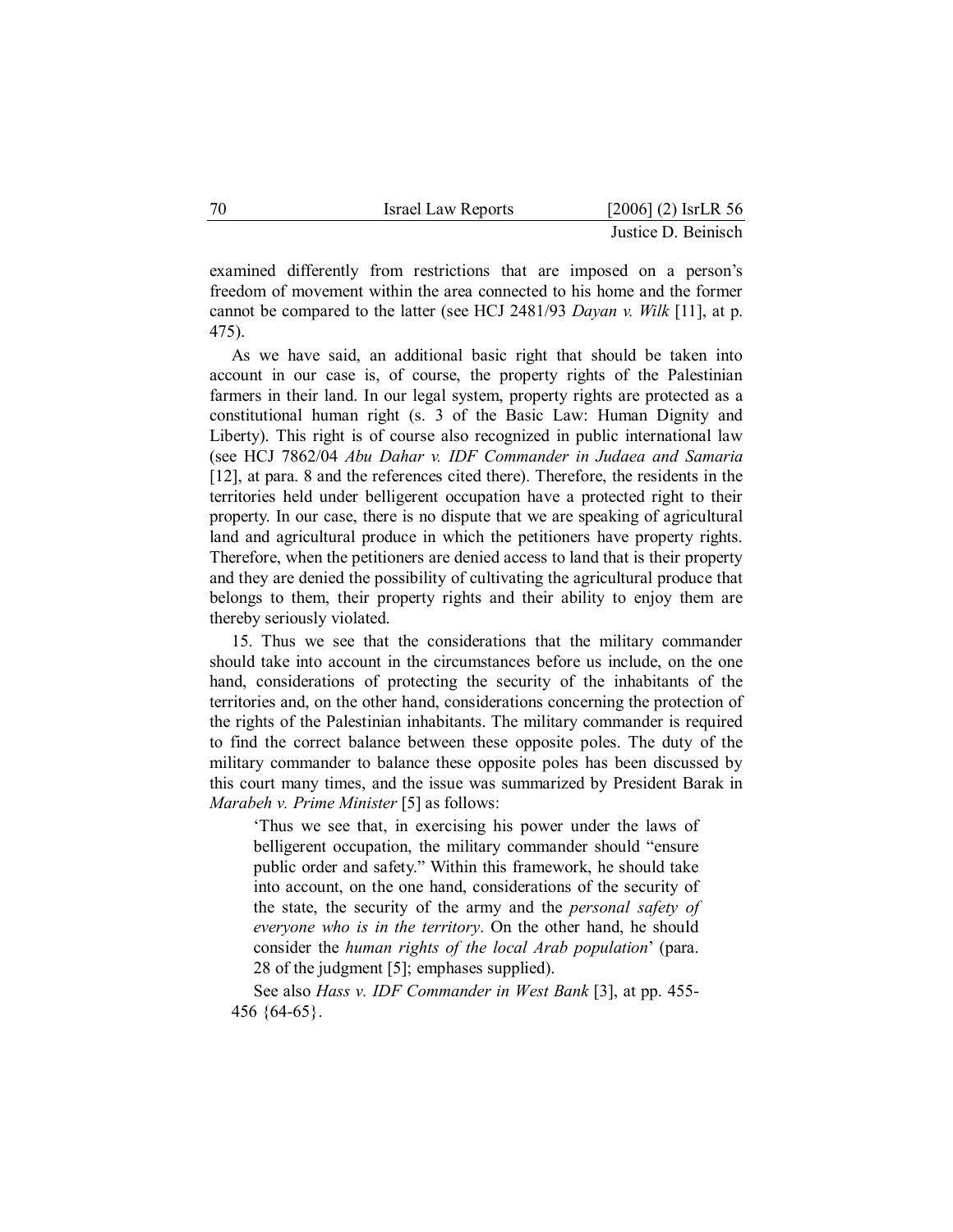16. There is no doubt that in cases where the realization of human rights creates a near certainty of the occurrence of serious and substantial harm to public safety, and when there is a high probability of harm to personal security, then the other human rights yield to the right to life and physical integrity (HCJ 292/83 *Temple Mount Faithful v. Jerusalem District Police Commissioner* [13], at p. 454; *Hass v. IDF Commander in West Bank* [3], at p. 465 {76}). Indeed, in principle, where there is a direct conflict, the right to life and physical integrity will usually prevail over the other human rights, including also the right to freedom of movement and property rights. The court addressed this principle in HCJ 7052/03 *Adalah Legal Centre for Arab Minority Rights in Israel v. Ministry of Interior* [14], where it said:

 'When there is a direct confrontation and there is a concrete risk to security and life, the public interest indeed overrides protected human rights, and the same is the case where there is a concrete *likelihood* of a risk to life' (para. 11 of my opinion [14]).

Notwithstanding, the balance between the various rights and values should be made in such a way that the scope of the violation of the rights is limited to what is essential. The existence of risks to public safety does not justify in every case an absolute denial of human rights and the correct balance should be struck between the duty to protect public order and the duty to protect the realization of human rights. The question before us is whether the manner in which the military commander is exercising his power to close areas for the purpose of achieving security for the Israeli residents on the one hand and the Palestinian residents on the other properly balances the conflicting considerations. We shall now turn to consider this question.

*The balance between the relevant considerations* 

17. As we have said, in order to achieve the purpose of preserving security in the territories, the military commander adopts the measure of closing agricultural areas that are owned by Palestinians and in doing so he violates the right of the Palestinian residents to freedom of movement on their land and their right to have use of their property. We therefore discussed above the purpose for which the military commander was given the power to close the areas and the relevant criteria for exercising this power. Now we should consider whether the military commander properly balanced the various criteria and whether the measures adopted by the military commander satisfy the *principle of proportionality* that governs him in his actions.

18. The centrality of the principle of proportionality in the actions of the military commander has been discussed by this court many times (see, for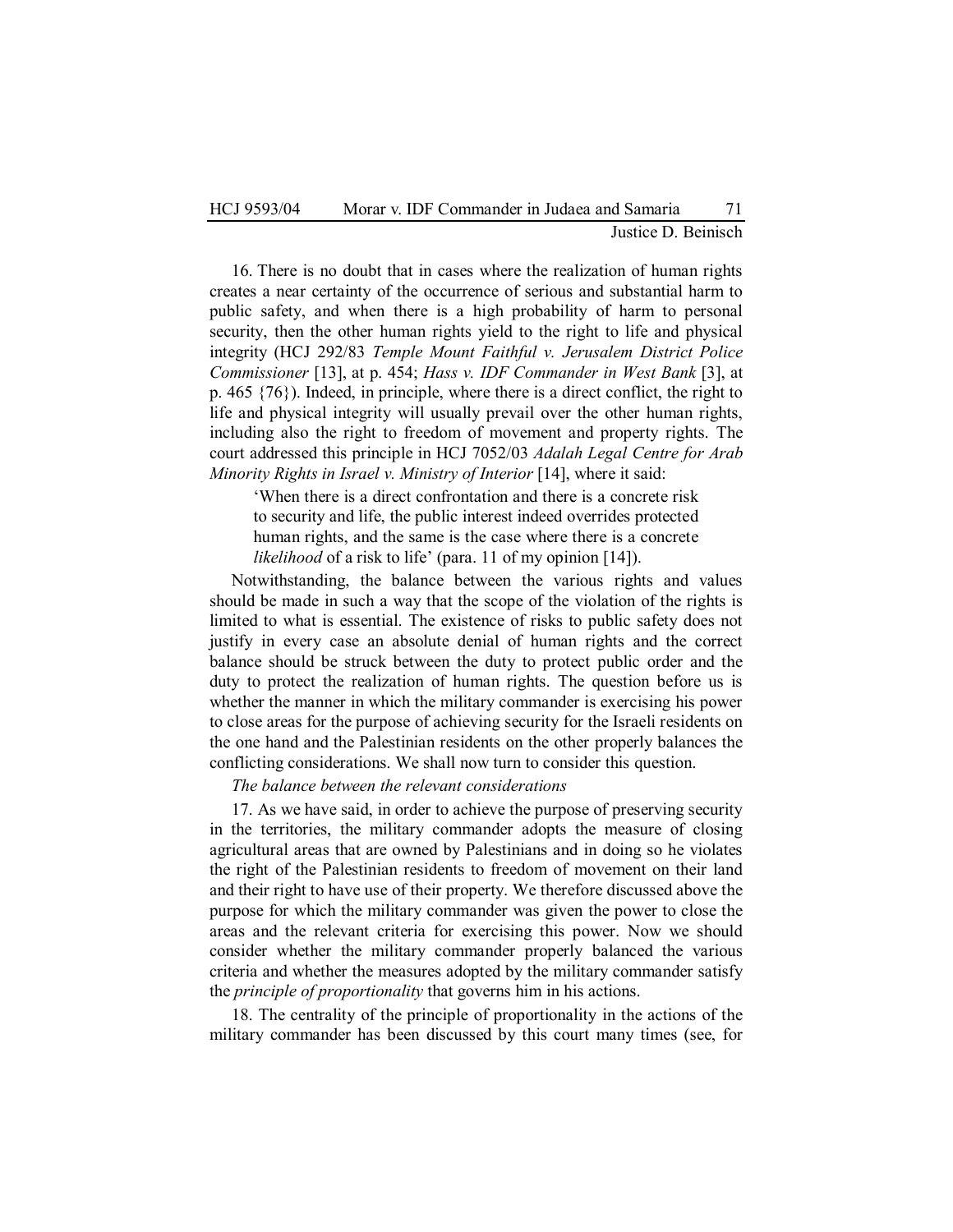| 72<br>Israel Law Reports |  |  | $[2006]$ (2) IsrLR 56 |  |
|--------------------------|--|--|-----------------------|--|
|--------------------------|--|--|-----------------------|--|

example, HCJ 2056/04 *Beit Sourik Village Council v. Government of Israel* [15], at pp. 836-841 {293-298}). The manner in which the military commander exercises his power to close agricultural areas in the territories inherently results in a violation of the rights of the Palestinian residents and therefore this violation should satisfy the principle of proportionality. According to the proportionality tests, the military commander has the burden of showing that there is a rational connection between the measure adopted and the purpose (the first subtest of proportionality); he is required to show that, of the various appropriate measures that may be chosen, the measure adopted causes the least possible harm to the individual (the second test); and he is also required to show that adopting the aforesaid measure is proportionate to the benefit that arises from employing it (the third subtest).

19. According to the aforesaid tests, is the harm caused to the petitioners as a result of the closure of the agricultural land by the military commander proportionate? The proportionality of the measure is examined in relation to the purpose that the military commander is trying to achieve with it. 'The principle of proportionality focuses… on the relationship between the purpose that it wants to realize and the measures adopted to realize it' (*Beit Sourik Village Council v. Government of Israel* [15], at p. 839 {296}). In our case, the respondents claim that the closure of the areas is done for one purpose, which has two aspects: in certain circumstances it is for the protection of the Israeli inhabitants and in other circumstances it is for the protection of the Palestinian farmers. There are cases where the purpose is a mixed one, and the closure is intended to protect the lives of all the inhabitants, both Israeli and Palestinian, and in these circumstances the discretion of the military commander will be examined in accordance with the main purpose for which the power was exercised. Accordingly, we should examine the manner in which the military commander exercises the power of closure with regard to all of the aforesaid circumstances. First we shall examine the proportionality of the use of the power to close areas with regard to the purpose of protecting the security of the Israeli inhabitants and afterwards we shall examine the proportionality of the use of this measure with regard to the purpose of protecting the security of the Palestinian farmers.

#### *Protecting the security of Israeli inhabitants*

20. In so far as the protection of the security of the Israeli residents is concerned, the respondents argued that in order to achieve this purpose, in a period when brutal and persistent terrorist activity is taking place, the closure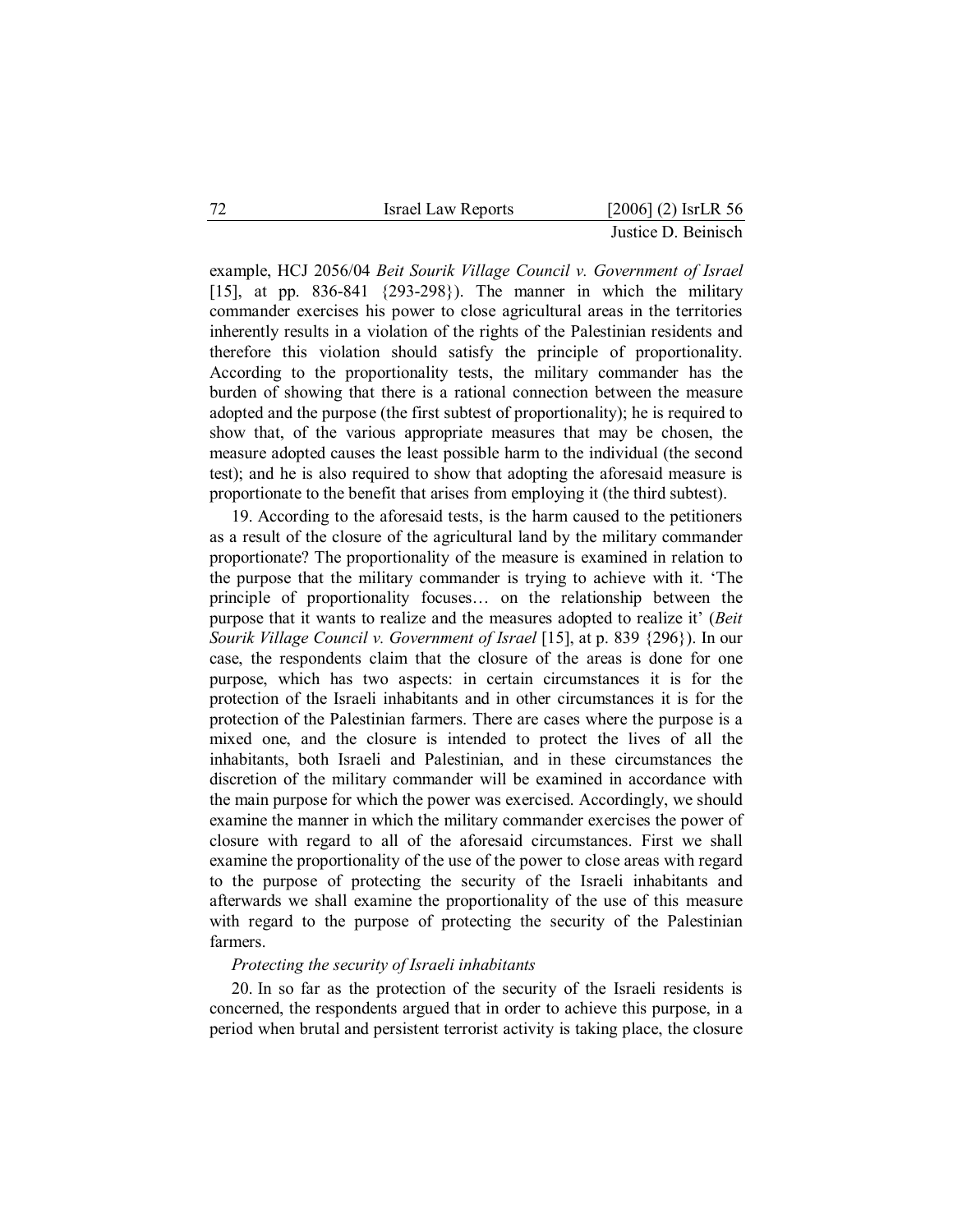## HCJ 9593/04 Morar v. IDF Commander in Judaea and Samaria 73 Justice D. Beinisch

of areas near Israeli towns so that Palestinians cannot enter them is needed in order to prevent the infiltration of terrorists into those towns and the perpetration of acts of terror against the persons living there. The respondents explained that the access of the Palestinian farmers to agricultural land adjoining the Israeli towns is exploited by the terrorist organizations to carry out attacks against the Israeli towns, and that the presence of the Palestinian farmers on the land adjoining the Israeli towns serves the terrorists as a cloak and helps them to infiltrate those areas. The proximity of the agricultural land to Israeli towns is exploited particularly in order to carry out attempts to infiltrate the Israeli towns, for the purpose of carrying out attacks in them, and also for the purpose of long-range shooting attacks. Because of this, the respondents explained that there is a need to create a kind of barrier area, into which entry is controlled, and thus it will be possible to protect the Israeli inhabitants in an effective manner.

After considering the respondents' explanations and the figures presented to us with regard to the terror activity in the areas under discussion in the petition, we have reached the conclusion that the measure of closing areas adjoining Israeli towns does indeed have a rational connection with the purpose of achieving security for the inhabitants of those towns. As we have said, the protection of the security of the Israeli inhabitants in the territories is the responsibility of the military commander, even though these inhabitants do not fall within the scope of the category of 'protected persons' (see *Marabeh v. Prime Minister* [5], at para. 18). The proximity of the Palestinian agricultural land to the Israeli towns, which is exploited by hostile terrorist forces, presents a significant risk to the security of the Israeli residents, and contending with this risk is not simple. The closure of the areas from which terrorist cells are likely to operate, so that the access to them is controlled, is therefore a rational solution to the security problem that arises.

With regard to the second test of proportionality — the least harmful measure test — according to the professional assessments submitted to us, no other measure that would be less harmful and that would achieve the purpose of protecting the security of the Israeli residents was raised before us. The military commander is of the opinion that the unsupervised access of Palestinians to areas that are very close to Israeli towns is likely to create a serious threat to the security of the Israeli inhabitants and there is no way to neutralize this threat other than by closing certain areas to Palestinians for fixed and limited periods. The military commander emphasized how the closure of the areas to the Palestinians will be done only in areas where it is absolutely essential and that there is no intention to close areas of land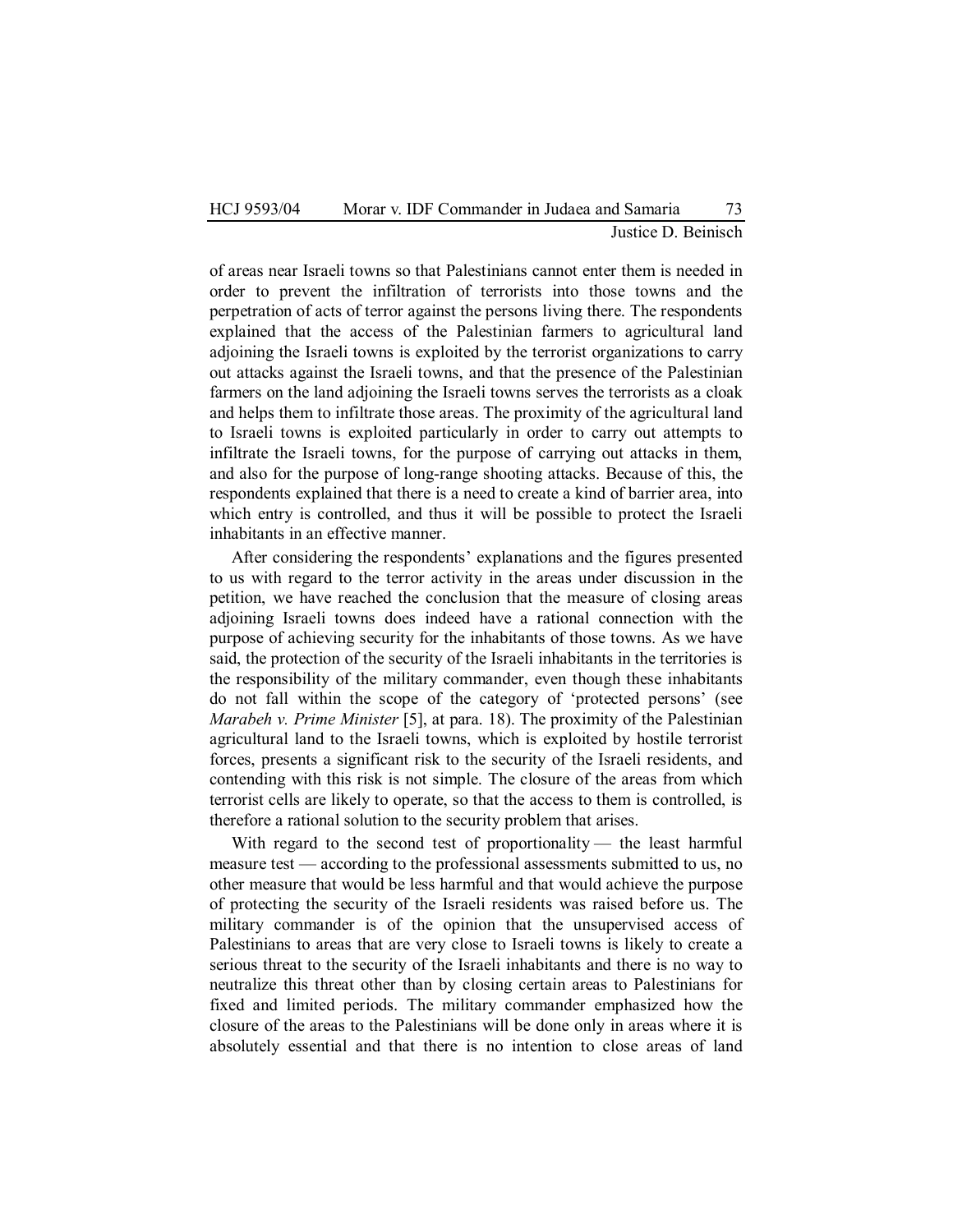|  |  | Israel Law Reports |  |  | $[2006]$ (2) IsrLR 56 |  |
|--|--|--------------------|--|--|-----------------------|--|
|--|--|--------------------|--|--|-----------------------|--|

beyond the absolute minimum required in order to provide effective protection for the Israeli inhabitants. The military commander also said that the period of time when the areas would be closed to the Palestinian residents would be as short as possible and that the periods when access was denied would be limited. The military commander emphasized that he recognizes the importance of the right of the Palestinian farmers to have access to their land and to cultivate it and that making closure orders from time to time would be done while taking these rights into account and violating them to the smallest degree. The military commander also emphasized the intention to employ additional measures in order to ensure the protection of the rights of the Palestinians and that by virtue of the combination of the various measures it would be possible to reduce to a minimum the use of closure orders. From the aforesaid we have been persuaded that the military commander took into account, in this regard, the absence of any other less harmful measure that can be used in order to achieve the desired purpose. The other measures discussed by the respondents are insufficient in themselves for achieving the purpose and therefore there is no alternative to using also the measure of closing areas that adjoin Israeli towns for a limited period, in order to provide security.

With regard to the third test of the principle of proportionality — the proportionate or commensurate measure test — the benefit accruing to the Israeli inhabitants from the closure of the areas, from a security perspective, and the protection of the value of preserving life without doubt exceeds the damage caused by employing this measure, provided that it is done in a prudent manner. It should be remembered that, according to the undertaking of the military commander, the closure of the area will not cause irreversible damage to the Palestinian farmers, since by prior arrangement they will be allowed to have access to all of the agricultural land and to carry out the necessary work.

Consequently our conclusion is that subject to the undertakings given by the respondents, exercising the power to deny the Palestinians access to the areas that are *very close* to Israeli towns, in so far as this derives from the need to protect the Israeli towns, is proportionate. Indeed, the use of the measure of closing the areas inherently involves a violation of basic rights of the Palestinian residents, but taking care to use this measure proportionately will reduce the aforesaid violation to the absolute minimum.

21. It should be re-emphasized that the actual *implementation* of the military commander's power to close areas should be done proportionately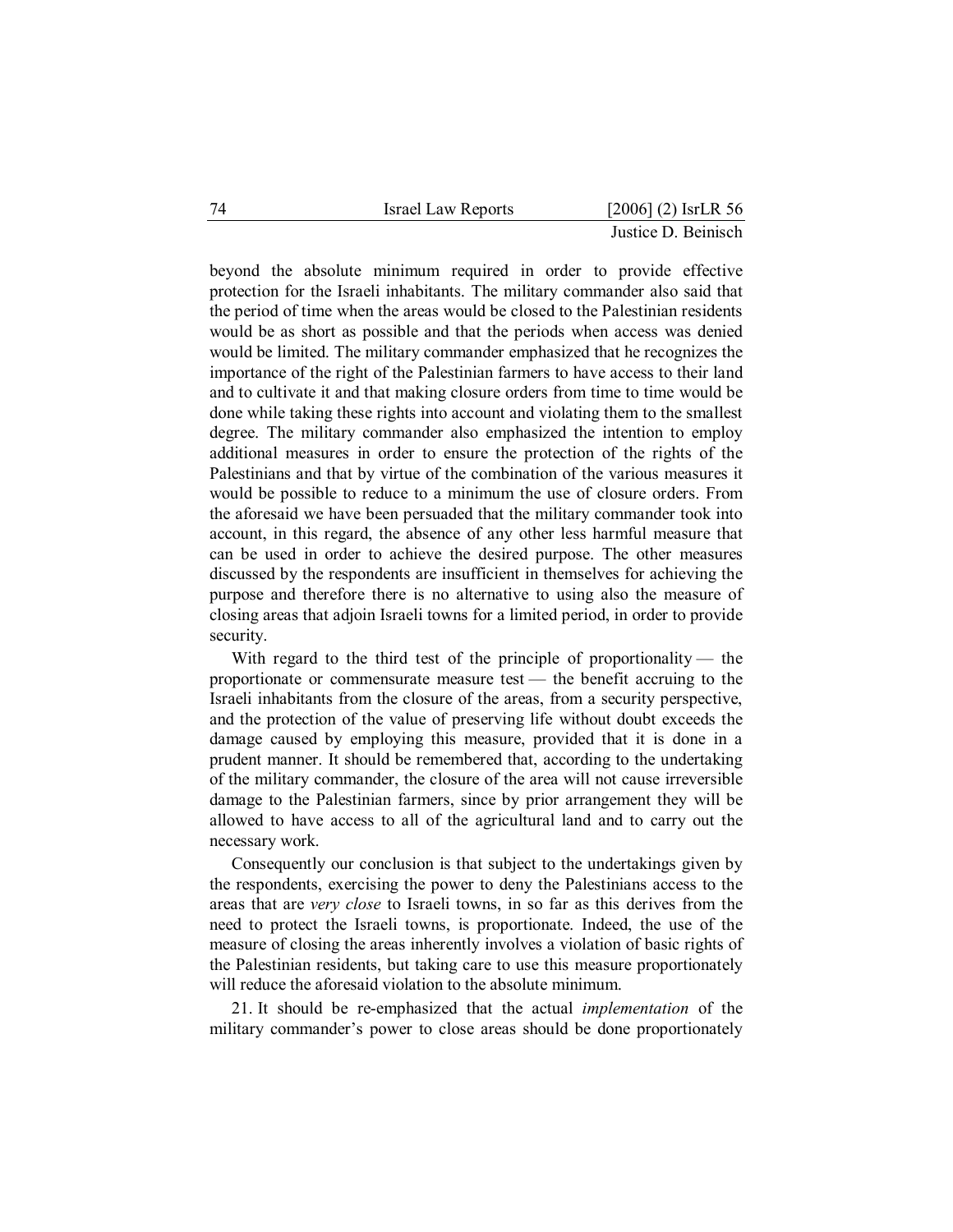## HCJ 9593/04 Morar v. IDF Commander in Judaea and Samaria 75 Justice D. Beinisch

and after a specific and concrete examination of the conditions and character of the risks that are unique to the relevant area (cf. HCJ 11395/05 *Mayor of Sebastia v. State of Israel* (not yet reported)). In this regard it should be noted that, before filing the petition, the respondents defined a range of 500 metres from the boundaries of an Israeli town as the necessary security limits for the closed area, but following the hearings that took place in the petition this range was reduced and in practice areas were closed within a range of between only 50 and 300 metres from Israeli towns, as needed and according to the topography of the terrain, the nature of the risk and the degree of harm to the Palestinian residents in the area. Determining the security limits in the specific case is of course within the jurisdiction of the military commander, but care should be taken so that these ranges do not exceed the absolute minimum required for effective protection of the Israeli inhabitants in the area under discussion, and the nature and extent of the harm to the Palestinians should be examined in each case. In addition, whenever areas are closed it should be remembered that it is necessary to give the Palestinian residents an opportunity to complete all the agricultural work required on their land 'to the last olive.' It should also be noted that closing the areas should be done by means of written orders that are issued by the military commander, and in the absence of closure orders the Palestinian residents should not be denied access to their land. Nothing in the aforesaid prejudices the commander's power in the field to give oral instructions for a closure of any area on a specific basis for a short and limited period when unexpected circumstances present themselves and give rise to a concern of an immediate danger to security that cannot be dealt with by any other measures. But we should take care to ensure that the power to order the closure of a specific piece of land without a lawful order, as a response to unexpected incidents, should be limited solely to the time and place where it is immediately required. In principle, the closure of areas should be done by means of an order of which notice is given to whoever is harmed by it, and the residents whose lands are closed to them should be given an opportunity to challenge its validity. Within the limitations set out above and subject thereto, it can be determined that closing areas close to Israeli towns is proportionate.

## *Protecting the security of Palestinian farmers*

22. As we said above, the purpose of maintaining order and security in the territories has two aspects, and for each of these we should examine the proportionality of the use of the measure of closing areas. We discussed above the proportionality of the military commander's use of the power to close areas to achieve the first aspect — the protection of the security of the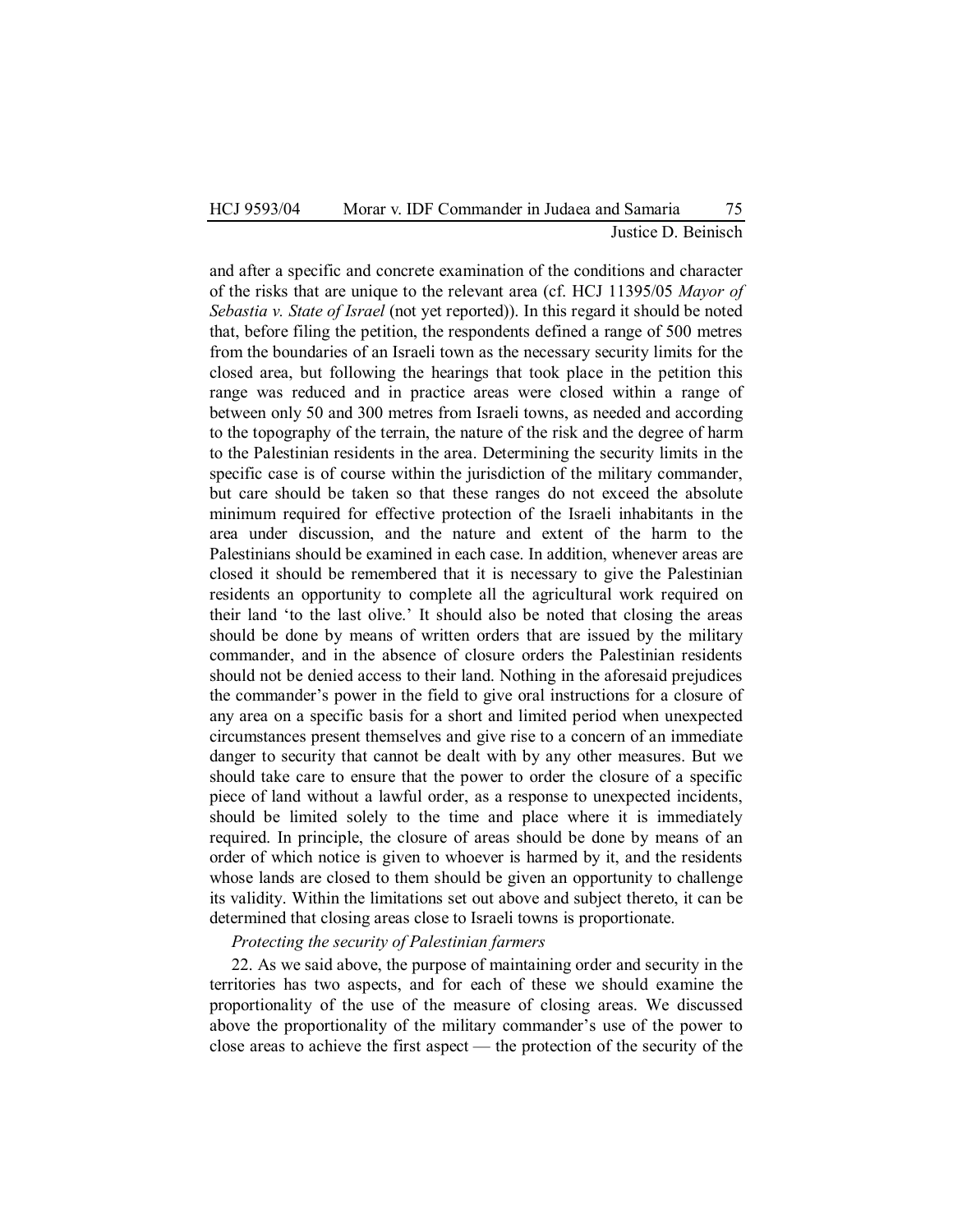| 76 | <b>Israel Law Reports</b> | $[2006]$ (2) IsrLR 56 |
|----|---------------------------|-----------------------|
|    |                           | Justice D. Beinisch   |

Israeli inhabitants. Now we should consider whether the military commander has exercised his power proportionately also with regard to the second aspect of the purpose — providing protection for the security of the Palestinian farmers.

23. According to the respondents' explanations, there is no alternative to closing off the agricultural areas to their Palestinian owners, since the Palestinian farmers often suffer from harassment by the Israeli inhabitants when they enter their land. The respondents said that every year the olive harvest is a focal point for conflicts between Israeli settlers and Palestinian farmers and that in a large number of cases these conflicts result in serious harm to the lives and property of the Palestinian farmers. Because of the aforesaid, the military commander adopts the measure of closing areas to the Palestinian farmers in order to realize the purpose of protecting them against attacks directed at them.

24. The question of denying a person access to certain land, when he has a right of access to it, for the purpose of protecting his security and for the purpose of preserving public order is not new in Israel and it has been considered in our case law several times (see, for example, *Temple Mount Faithful v. Jerusalem District Police Commissioner* [13]; HCJ 2725/93 *Salomon v. Jerusalem District Commissioner of Police* [16]; HCJ 531/77 *Baruch v. Traffic Comptroller, Tel-Aviv and Central Districts* [17]; HCJ 5016/96 *Horev v. Minister of Transport* [18]). In these judgments and others, the court considered the question of the conflict between the public interest of order and security and the duty of protecting basic human rights such as freedom of worship, freedom of movement and freedom of expression.

In our case, as we have said, assuming that the violation of the Palestinians' right of access to their land is done for the proper purpose of protecting their lives, we should consider whether the closure of the agricultural areas to the Palestinians in order to protect *them* is a proportionate violation of their rights. After studying the written pleadings and hearing the arguments of the parties, we have reached the conclusion that in the prevailing circumstances the exercising of the military commander's power to close land to Palestinians for the purpose of protecting *them* is disproportionate. Of course, no one disputes that closing the area and preventing the access of Palestinians to their land does achieve a separation between them and the Israeli inhabitants and thereby protects the Palestinian farmers. But the use of the power of closure for the purpose of protecting the Palestinian inhabitants violates the right of the Palestinian inhabitants to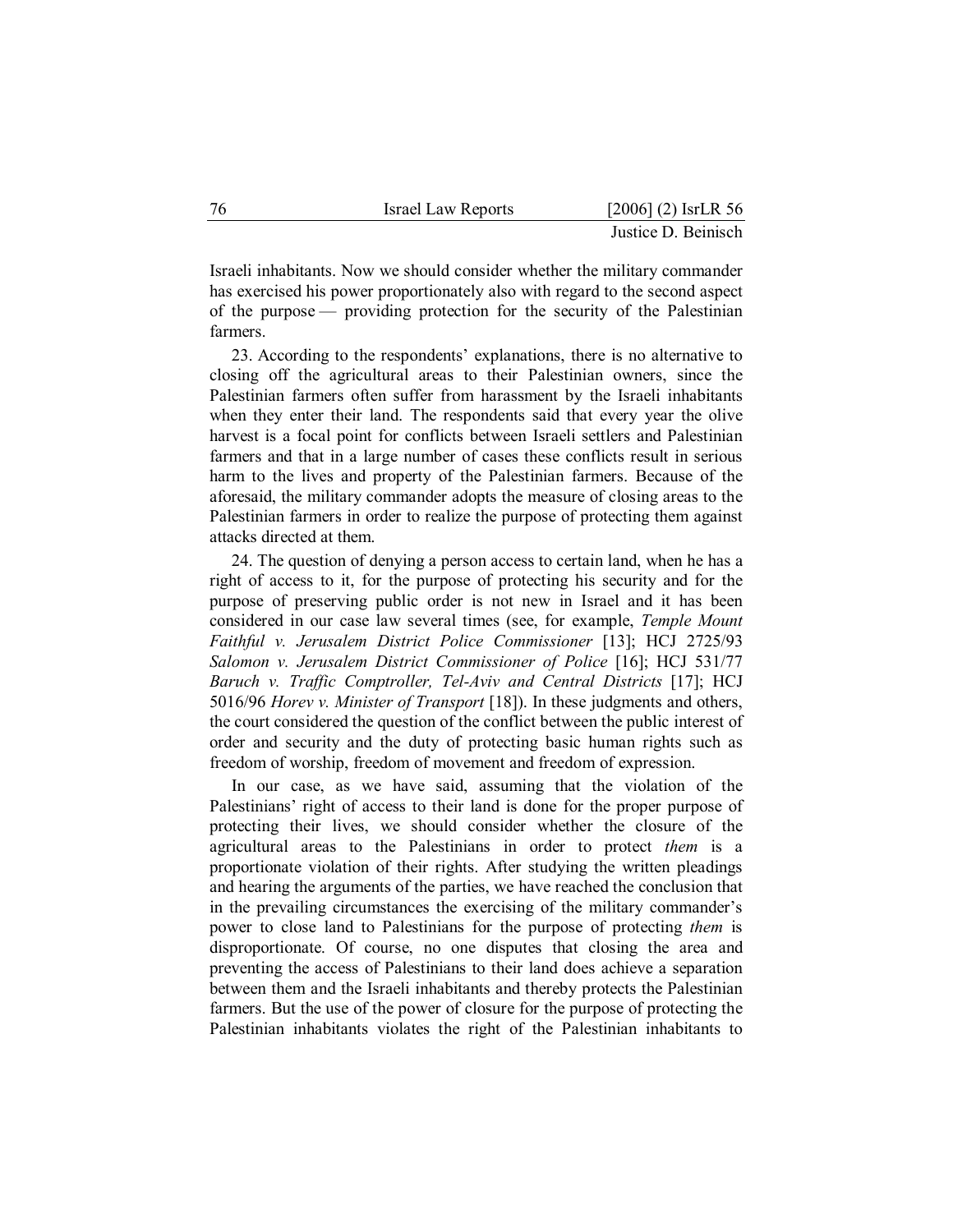Justice D. Beinisch

freedom of movement and their property rights to a disproportionate degree and it does not satisfy the subtests of the principle of proportionality. We shall explain our position below.

25. Exercising the power to close areas that are owned by Palestinians for the purpose of protecting them does not satisfy the first subtest of proportionality, since there is no rational connection between the means and the end. The rational connection test is not merely a technical causal connection test between means and end. Even when use of a certain measure is likely to lead to realization of the desired purpose, this does not mean that there is a rational connection between the means and the end and that the means is *suited* to achieving the end. The emphasis in the rational connection test is whether the connection is *rational*. The meaning of this is, *inter alia*, that an arbitrary, unfair or illogical measure should not be adopted (see HCJ 4769/95 *Menahem v. Minister of Transport* [19], at p. 279; A. Barak, *Legal Interpretation — Constitutional Interpretation*, at pp. 542, 621). In our case, the areas that are closed are *private* areas that are owned by Palestinians whose livelihood depends upon their access to them. On the other hand, the threat to the security of the Palestinians is the perpetration of acts of harassment by Israeli lawbreakers. In these circumstances, the closure of the areas to the Palestinian farmers in order to contend with the aforesaid threat is not rational, since it is an extremely unfair act that results in serious harm to basic rights while giving in to violence and criminal acts. Admittedly, closing the areas is likely to achieve the purpose of protecting the Palestinian farmers, but when the discretion of the military commander in closing the areas is influenced by the criminal acts of violent individuals, who violate the rights of the inhabitants to their property, the discretion is tainted (see *Baruch v. Traffic Comptroller, Tel-Aviv and Central Districts* [17], at p. 165; *Horev v. Minister of Transport* [18], at pp. 77 {235} and 118-120 {286-290}). A policy that denies Palestinian inhabitants access to land that belongs to them in order to achieve the goal of protecting them from attacks directed at them is like a policy that orders a person not to enter his own home in order to protect him from a robber who is waiting for him there in order to attack him. In the circumstances of the case before us, it is not rational that this policy should be the sole solution to the situation in the area, since it violates the rights of the Palestinian farmers to freedom of movement and their property rights disproportionately.

The use of the measure of closing the area to Palestinians for the purpose of protecting the Palestinians themselves is inconsistent with the basic outlook of the military commander with regard to protecting the inhabitants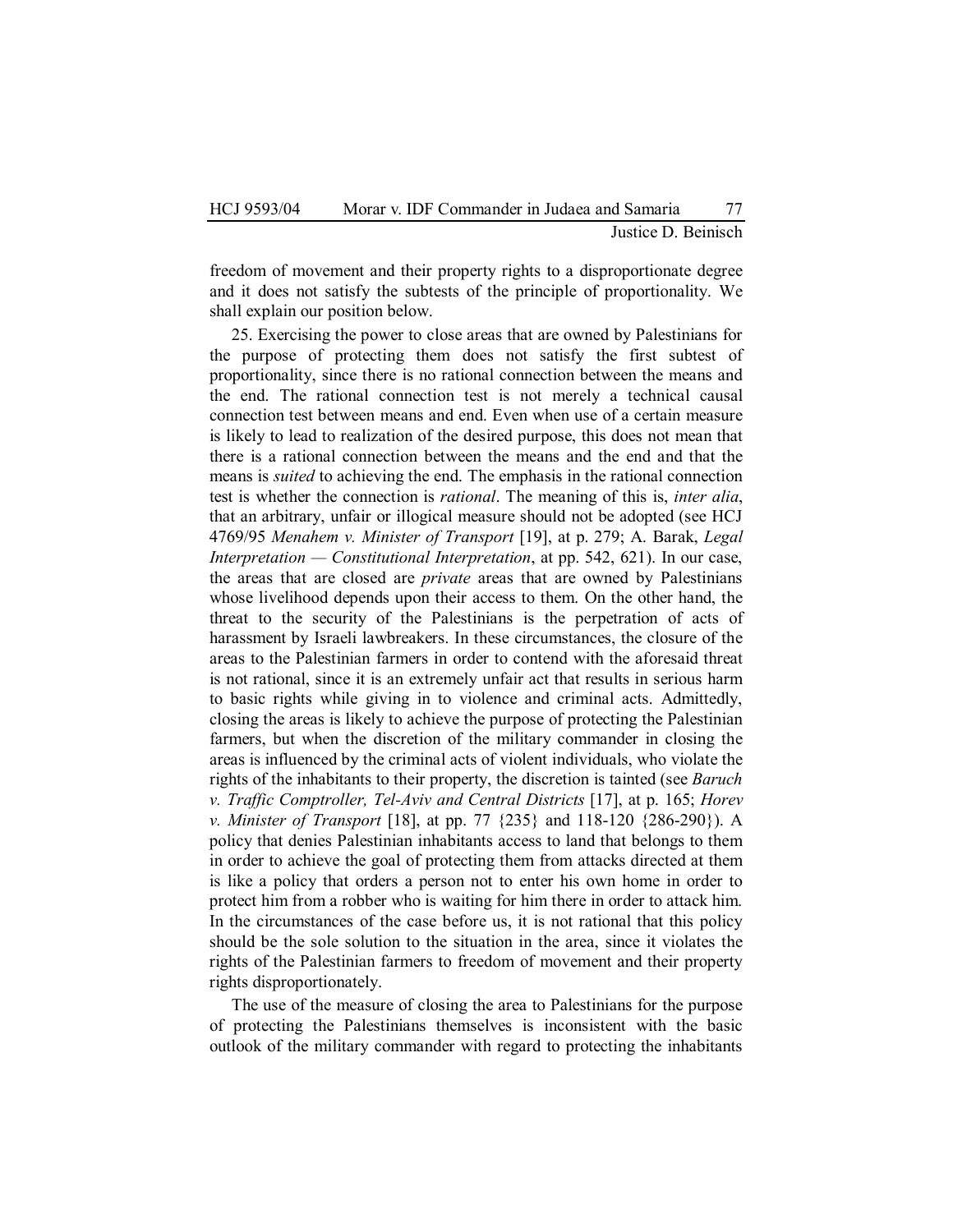| $[2006]$ (2) IsrLR 56<br>78<br>Israel Law Reports |
|---------------------------------------------------|
|---------------------------------------------------|

against harassment. When the military commander seeks to protect the security of the *Israeli* inhabitants he takes the step of closing the area to Palestinians, whose entry into the area may be exploited by terrorists. With regard to this purpose we said that the measure chosen is proportionate since placing a restriction on the party from which the danger may arise achieves the purpose of protecting the Israeli inhabitants by means of a proportionate violation of the protected rights of the Palestinian farmers. By contrast, when the purpose sought is to protect the security of the *Palestinian farmers* from acts of violence directed against them, it is right that the appropriate measure should be directed against the party causing the danger, i.e., against those persons who carry out the attacks on the Palestinian farmers. The problem is that when he seeks to protect the Palestinian farmers, the military commander has *once again* chosen to act against them, even when they are the victim of the attacks. It is clear therefore that the use of the measure of closing the area to the Palestinian farmers when the purpose is to protect the Palestinians themselves is not an appropriate use of the aforesaid measure, and it is contrary to our sense of justice. This situation is not proper and therefore the use of the measure of closing areas as the standard and only measure for protecting Palestinian inhabitants who are attacked on their land is a use that is disproportionate and inconsistent with the duties imposed on the military commander.

26. It should be noted that now we have found that the measure adopted is not at all appropriate or suited to the purpose for which it was intended (the first test of proportionality), we are not required to examine whether the measure is consistent with the other tests of proportionality. Nonetheless we should point out that in the circumstances of the case it is also clear that the measure adopted is not the least harmful measure, nor is it proportionate to the benefit that arises from it (the two remaining tests of proportionality). In this regard, it should be stated that the respondents themselves discussed in their responses other measures that could be adopted in order to realize the purpose of protecting the Palestinian inhabitants when they wish to cultivate their land. *Inter alia*, the respondents mentioned their intention to increase the security given to the Palestinian inhabitants when carrying out the agricultural work by means of increasing the forces in the area, and also their intention to issue restriction orders against certain Israeli inhabitants who were involved in the past in acts of violence and who, in the military commander's opinion, present a danger. The use of these measures and other additional measures that were mentioned by the respondents is likely to achieve the purpose of protecting the Palestinian inhabitants who wish to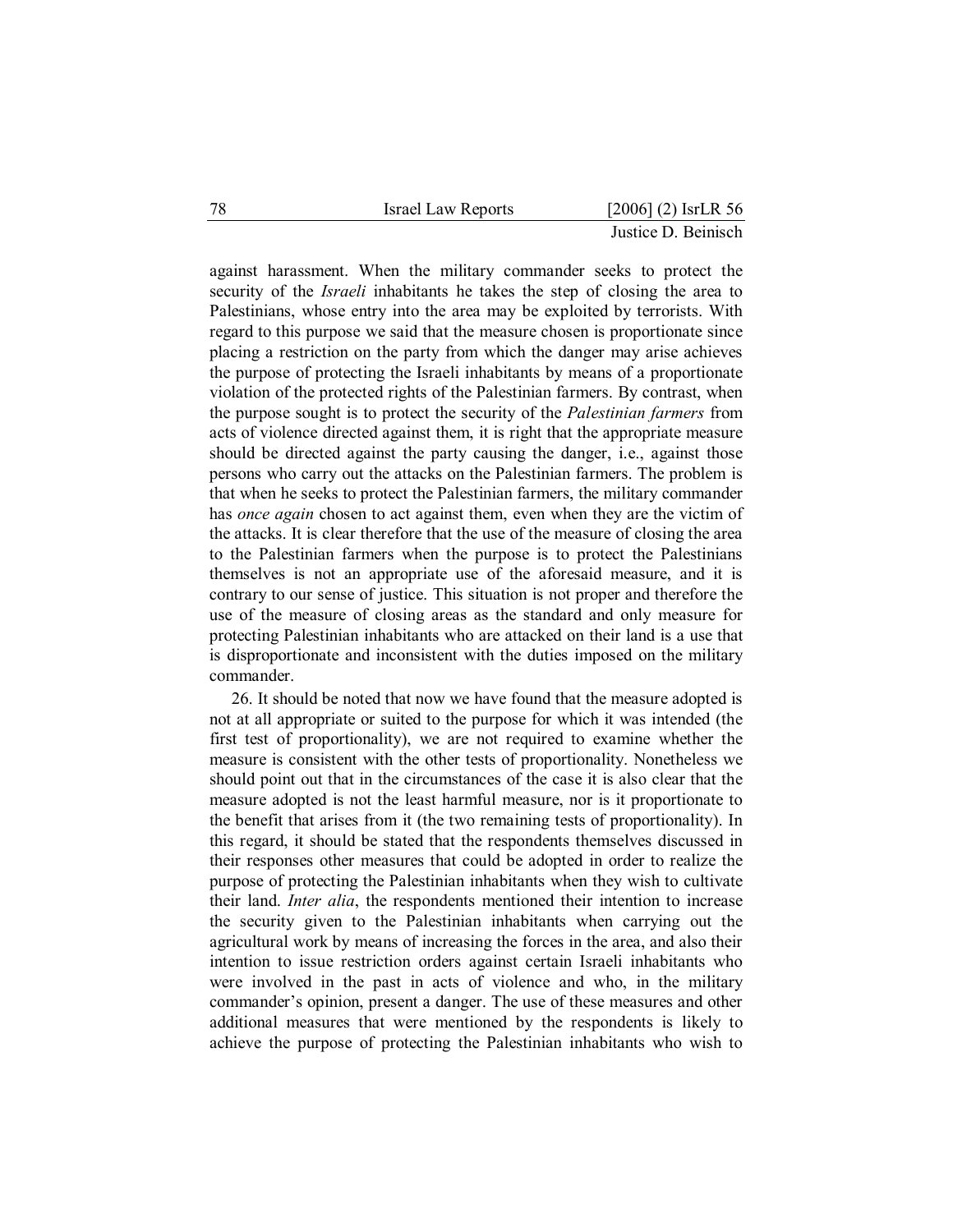### Justice D. Beinisch

cultivate their land without disproportionately violating the right of the Palestinian farmers to freedom of movement on their land and their property rights.

27. Naturally, it is not possible to rule out entirely the use of the measure of closing an area to the party that is being attacked in order to protect him (see *Salomon v. Jerusalem District Commissioner of Police* [16]**)**. The matter depends on the circumstances of the case, the human rights that are violated and the nature of the threat. This is for example the case when there is concrete information of a certain risk and according to assessments it is almost certain that it will be realized and it is capable of seriously endangering security and life. In our case, these conditions are not satisfied. In the case before us the violation of the rights is serious, whereas the threat is one which from the outset can and should be handled in other ways that violate rights to a lesser degree. In addition, the closure of the areas was done in our case in a sweeping manner for prolonged periods, on the basis of a general assessment, and not pursuant to a specific concrete assessment. Therefore, the relevant circumstances in our case are what make the use of the measure of closing the area to the Palestinian farmers in order to protect them disproportionate.

## *Denying access — summary*

28. The inescapable conclusion is therefore that the manner in which the military commander exercised his discretion to deny Palestinians access to agricultural areas that belong to them, in order to realize the purpose of protecting their security, is not consistent with the proportionate measure test that governs the respondents, and therefore it is unacceptable. As a rule, the military commander should carry out his duty to protect the security of the Palestinian inhabitants in another manner, and not by closing the agricultural areas, provided that his command responsibility is not prejudiced. The 'conflict areas,' which are closed to the Palestinians in order to protect the Palestinians themselves, should therefore remain open to the movement of Palestinians and the respondents should adopt all the measures that are required in order to ensure the security of the Palestinians farmers in those areas. The protection of the Palestinians should be afforded by providing proper security, giving clear instructions to the military forces and the police with regard to how they should act, and imposing restrictions that will be effective against those persons who harass the Palestinians and break the law. With regard to the closure of areas belonging to Palestinian inhabitants when the purpose that is being sought is the protection of the Israeli inhabitants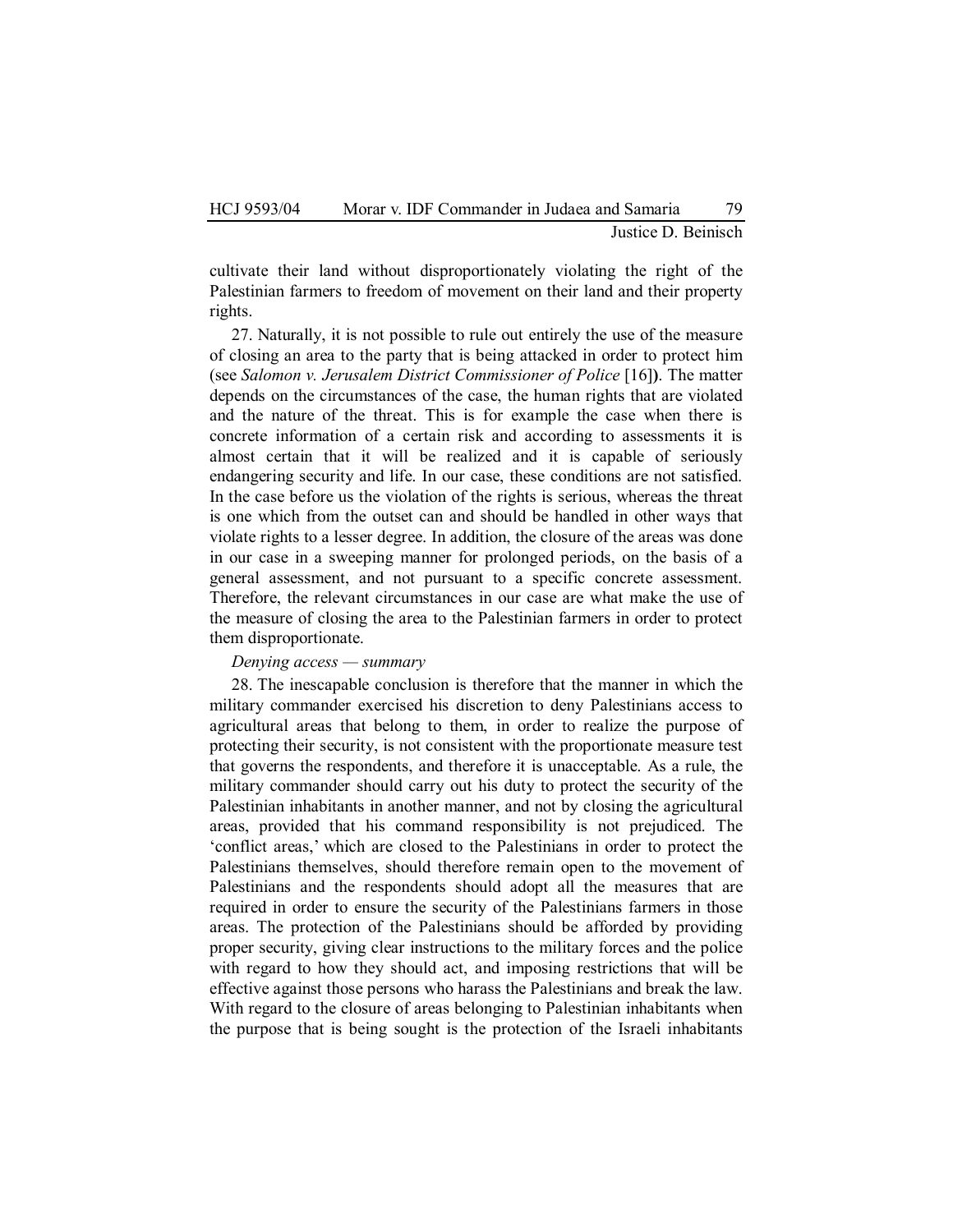| 80 | <b>Israel Law Reports</b> | $[2006]$ (2) IsrLR 56 |
|----|---------------------------|-----------------------|
|    |                           | Justice D. Beinisch   |

against terrorist activity, in such a case the measure of closure may be proportionate, provided that the military commander exercises his power on the smallest scale possible and while observing the rules set out above.

*Law enforcement in the territories of Judaea and Samaria* 

29. As we have said, the second head of the petition was directed against the respondents' failures to enforce the law in the territories against the Israeli inhabitants. The petitioners claim that the respondents are not doing enough in order to prevent the Israeli inhabitants from harassing the Palestinian farmers who are cultivating their land and that they are not taking action to prevent harm to the Palestinians and their property. We shall now turn to examine these contentions.

30. As we said in para. 13 above, article 43 of the Hague Regulations sets out the duty and power of the military commander to maintain order and security in the territory under his control. There is no doubt that one of the main duties for which the military commander is responsible within this framework is the duty to ensure that the law is upheld in the territories (see HCJ 61/80 *Haetzni v. State of Israel (Minister of Defence)* [20], at p. 595; *Abu Dahar v. IDF Commander in Judaea and Samaria* [12], at para. 7).

A discussion of the general subject of law enforcement in Judaea and Samaria and the many problems that this entails falls outside the scope of the petition before us. This is without doubt a serious problem with which the State of Israel has been contending for many years. A detailed review and recommendations on this issue can be found in the report of the Commission of Inquiry into the Hebron Massacre (1994), at pp. 157-200, 243-245 and 250-251 (hereafter: 'the Shamgar Commission report'). It should be noted that the Shamgar Commission report extensively considered the problem of law enforcement against the Israeli settlers in the territories and several specific contentions were raised with regard to the harassment of Palestinians by Israeli inhabitants by means of physical attacks, the destruction of property and uprooting orchards. The Shamgar Commission report also gives details of claims concerning the ineffective handling of law breaking and *inter alia* the report discusses the phenomena of not carrying out police investigations, delays in carrying out investigations, not filing indictments and so on (see pp. 192-193 of the Shamgar Commission report). The Shamgar Commission made its recommendations and these led, *inter alia*, to the creation of the Samaria and Judaea division of the police, which operates in the territories under the control of the military commander and deals with all the issues that concern policing in those territories.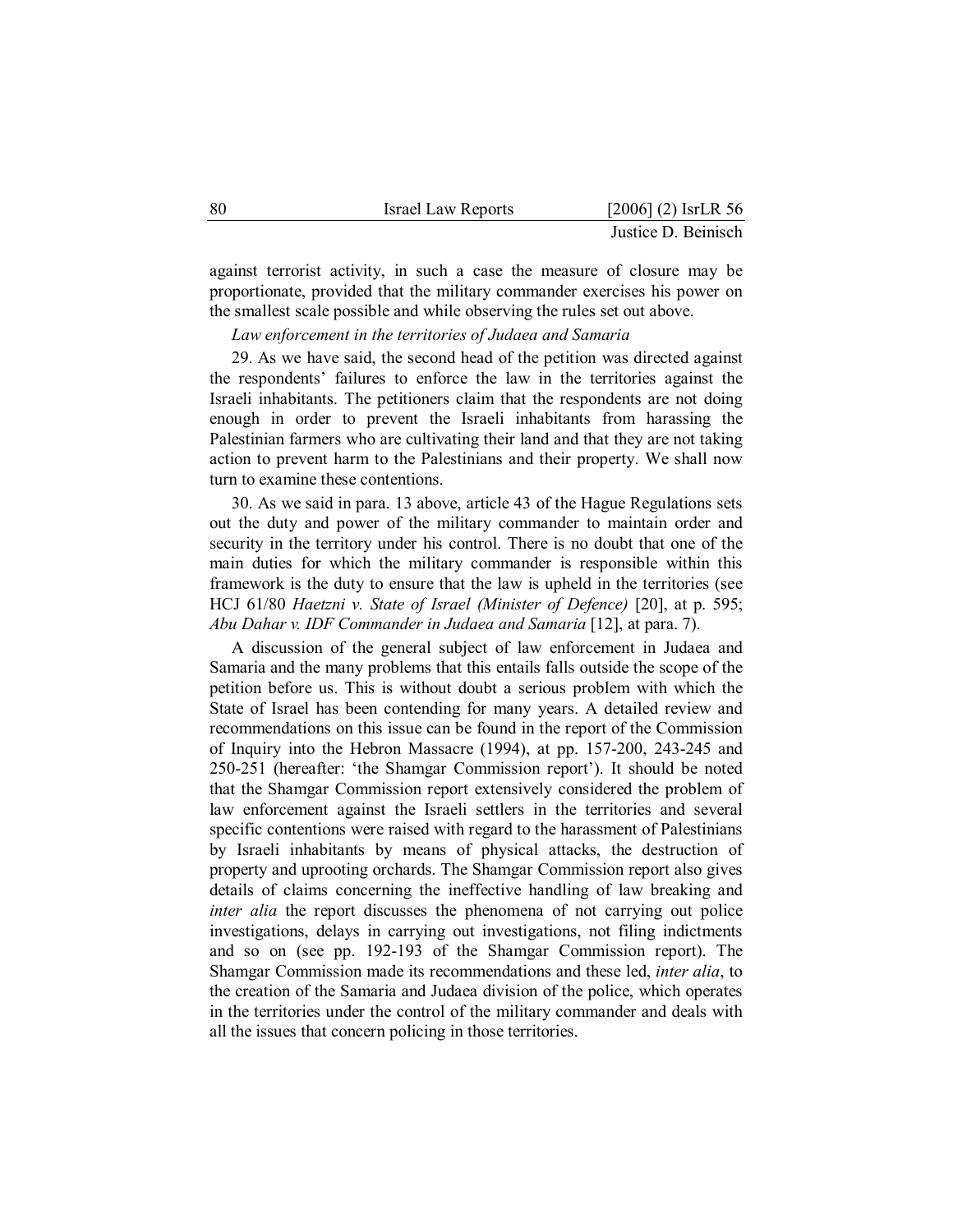But notwithstanding the repeated discussion, both in the report and on other additional occasions, of the problems relating to law enforcement in the territories, and notwithstanding the steps taken in this field in the past, the petition reveals the ineffectiveness of the respondents in enforcing the law against those persons who break it and cause physical injury to the Palestinian farmers and damage to their property. The physical security of the Palestinian farmers is in real danger when they go to cultivate their land, because of serious acts of violence on the part of Israeli settlers. The property of the Palestinian farmers also suffers from lawlessness when, after a day's work, under the cover of night lawbreakers return to the agricultural land in order to uproot trees and damage agricultural implements.

No one disputes that the petitioners are deprived of their basic rights to security and property because of these lawbreakers. Moreover, no one disputes that it is the duty of the respondents to prevent this infraction of security and public order. This duty is enshrined in the rules of international humanitarian law; see, for example, art. 27 of the Fourth Geneva Convention that states with regard to 'protected persons' that:

 'Protected persons are entitled, in all circumstances, to respect for their persons, their honour, their family rights, their religious convictions and practices, and their manners and customs. They shall at all times be humanely treated, *and shall be protected especially against all acts of violence or threats thereof* and against insults and public curiosity' (emphasis supplied).

Maintaining an effective law enforcement system in the territories of Judaea and Samaria is naturally mandated also by the duties imposed on the respondents under Israeli law.

31. It is important to emphasize that the lawbreaking acts that are perpetrated against the Palestinian farmers are carried out by a small and extreme group of Israelis who by their acts stain the reputation of all the Israeli settlers in Judaea and Samaria. The acts of the extremists harm not only the security, safety and property of the local inhabitants but also sully the image that the Israeli settlers wish to nurture, an image of law-abiding citizens, and they also taint the image and reputation of the whole of the State of Israel as a state that respects the supremacy of law and justice. The respondents ought therefore to act with greater force against the lawbreakers so that this phenomenon is eradicated.

32. In their most recent statements, the respondents described the measures that were being adopted in order to re-establish order. To this end, we were presented with affidavits of the senior commanders in the area both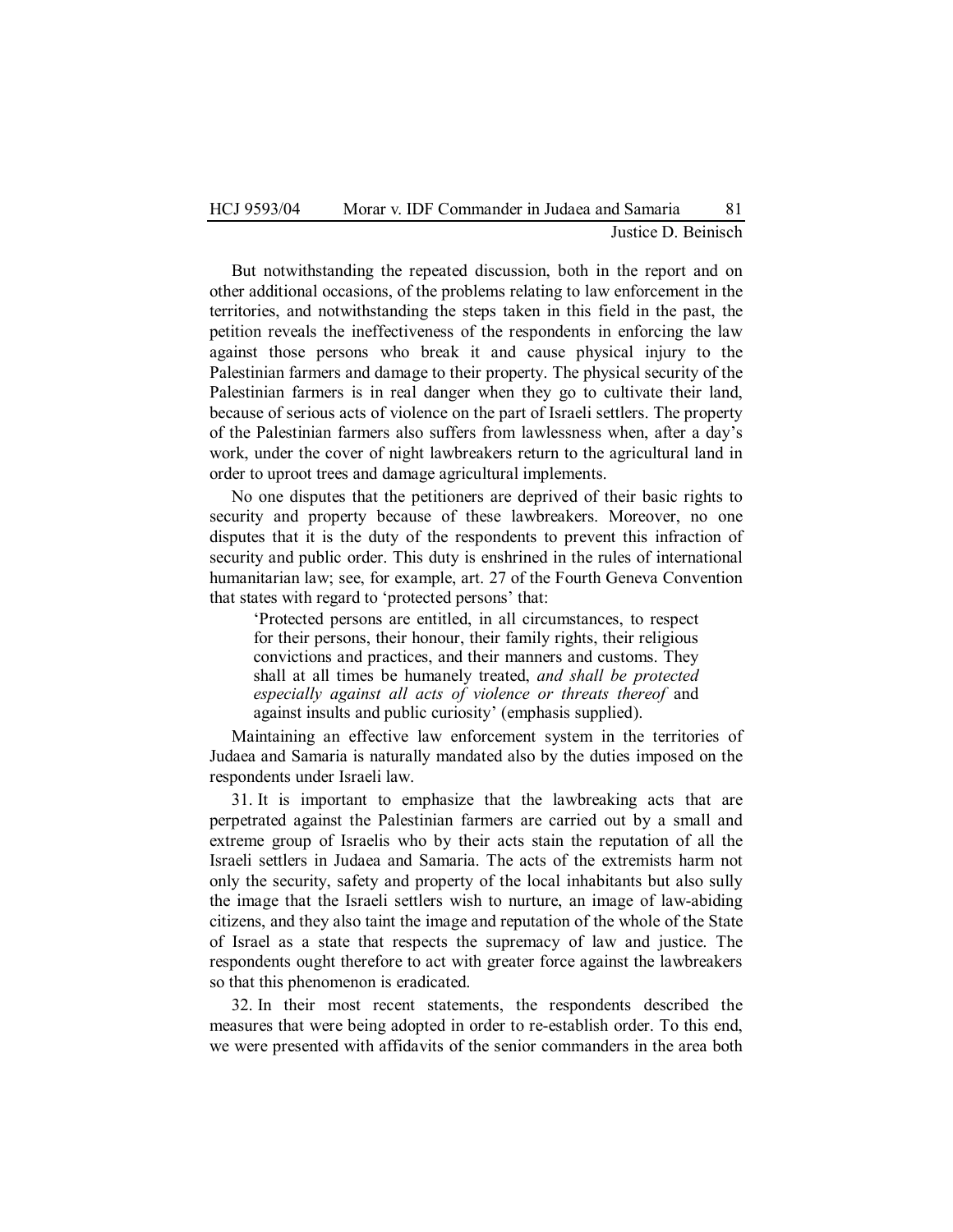from the police and from the army. In one of the hearings that took place, the Samaria District Commander was present and he described the treatment of the phenomenon of harassment of Palestinian famers, and we made a note of his undertaking to act in so far as possible to protect the Palestinian farmers when they go to cultivate their land. In addition, as we said in para. 9 above, it would appear that the matter is being considered at the highest level, as it ought to be. Nonetheless, despite the declarations that were made by the respondents in their responses, it would appear that no solution has yet been found to the problem of the repeated harassment of Palestinians when they go to their land in order to cultivate it and to the problem of the damage to the farmers' property, and especially the uprooting of the trees. Notwithstanding the steps that have been adopted in order to ensure the security of the Palestinian farmers, and a certain improvement that has taken place, the position is far from satisfactory. As we described in para. 8 above, recently — while the petition was pending — we witnessed a significant increase in the violent acts against the farmers and their crops. Because of this deterioration, on 2 January 2006 the petitioners filed the application mentioned in para. 8, in which an urgent hearing of the petition was sought. At the hearing that was held, the respondents once again described the measures that have been taken, but it would appear that the facts on the ground speak for themselves and that too little has been done in order to protect the rights of the petitioners. This situation is intolerable and unacceptable and the respondents should take action in order to put matters to rights immediately.

33. In view of the aforesaid, we pondered at length the order that this court should issue with regard to enforcement of the law in the territories. 'Law enforcement is a fundamental element of the rule of law… it is one of the main functions of any government. The competent authorities may not shirk this duty' (HCJ 551/99 *Shekem Ltd v. Director of Customs and VAT* [21], at p. 125). It need not be said that there is no need for this court to issue an order that directs the respondents to enforce the law and carry out their duties (*ibid*.). This is especially the case where the respondents themselves confirm their commitment to protect the rights of the petitioners and promise to act in so far as possible in order to carry out their duties. There is therefore no doubt that the respondents should act with all the means at their disposal in order to protect the security of the Palestinian farmers who come to work on their land and they should act in order to protect the property rights of the petitioners so that they are not violated unlawfully. Even though the court does not have the power to determine the size of the forces that will be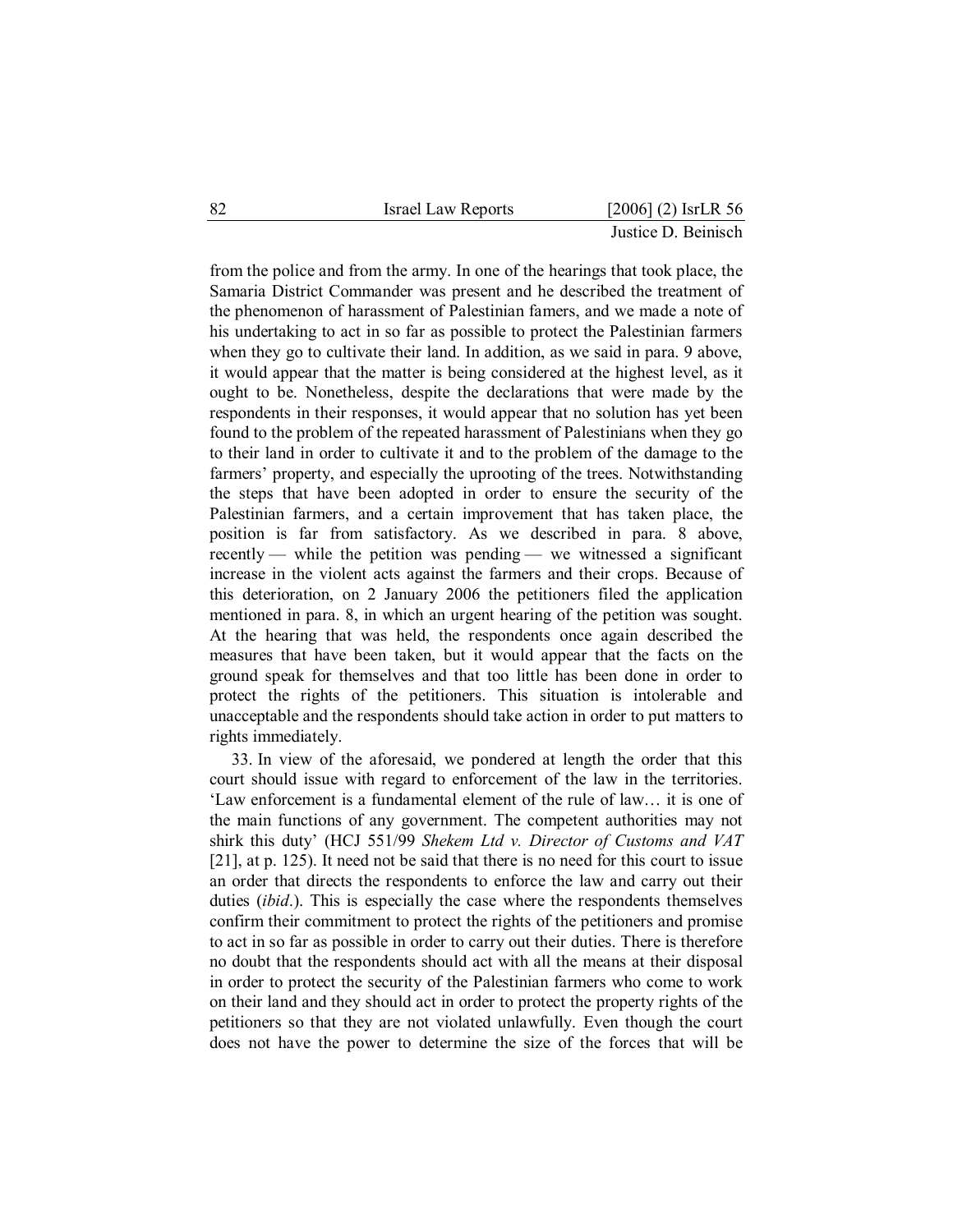# Justice D. Beinisch

allotted for these tasks and what operations will be carried out, we do have the power to say that the protection of the security and property of the local inhabitants is one of the *most fundamental* duties imposed on the military commander in the territories. We are aware that the declaration of intentions made by counsel for the respondents in this matter is not mere words. We are persuaded that the establishment of the inter-ministerial committee and the experience in dealing with law enforcement in the territories are steps that were chosen in good faith and in recognition of the duty of imposed on the army and the police operating in the territories. But plans and intentions are one thing and results another, and the results do not indicate success in the field of enforcement.

Therefore, notwithstanding the difficulty in giving judicial directions in this matter, we have seen fit to address in general the principles that should guide the respondents in dealing with this matter. *First*, action should be taken to ensure the security of the Palestinian farmers when they go to work on the land and, if necessary, to protect them when the agricultural work is being carried out. *Second*, clear and unequivocal instructions should be given to the forces operating in the field as to how to act in order not to prevent those inhabitants who are entitled thereto from having access to their land, unless there is a lawful ground for doing so. *Third*, forces should be deployed in order to protect the property of the Palestinian inhabitants. *Fourth*, complaints that are made by the Palestinian inhabitants should be investigated on their merits and the investigation should be completed as soon as possible. Investigations should be made immediately when information is received with regard to acts of harassment, and patrols should be deployed by the army and the police in order to discover such acts. It should be noted that in the current situation it is very doubtful whether the police units that were established for this purpose in the territories have been given all the resources required in order to carry out the enforcement. The enforcement mechanisms — investigations and indictments — should be improved. The respondents should act on their own initiative in order to discover the lawbreakers and bring them to justice and they should consider which measures should be adopted in order to prevent recurrences of the blatant acts of lawbreaking.

34. Subject to the aforesaid guidelines and the right of the petitioners to apply once again to this court with concrete problems at any time, if these guidelines are not upheld, we are of the opinion that the second part of the petition has been addressed. We can merely reiterate the remarks that were written in the summary of the Shamgar Committee Report in the chapter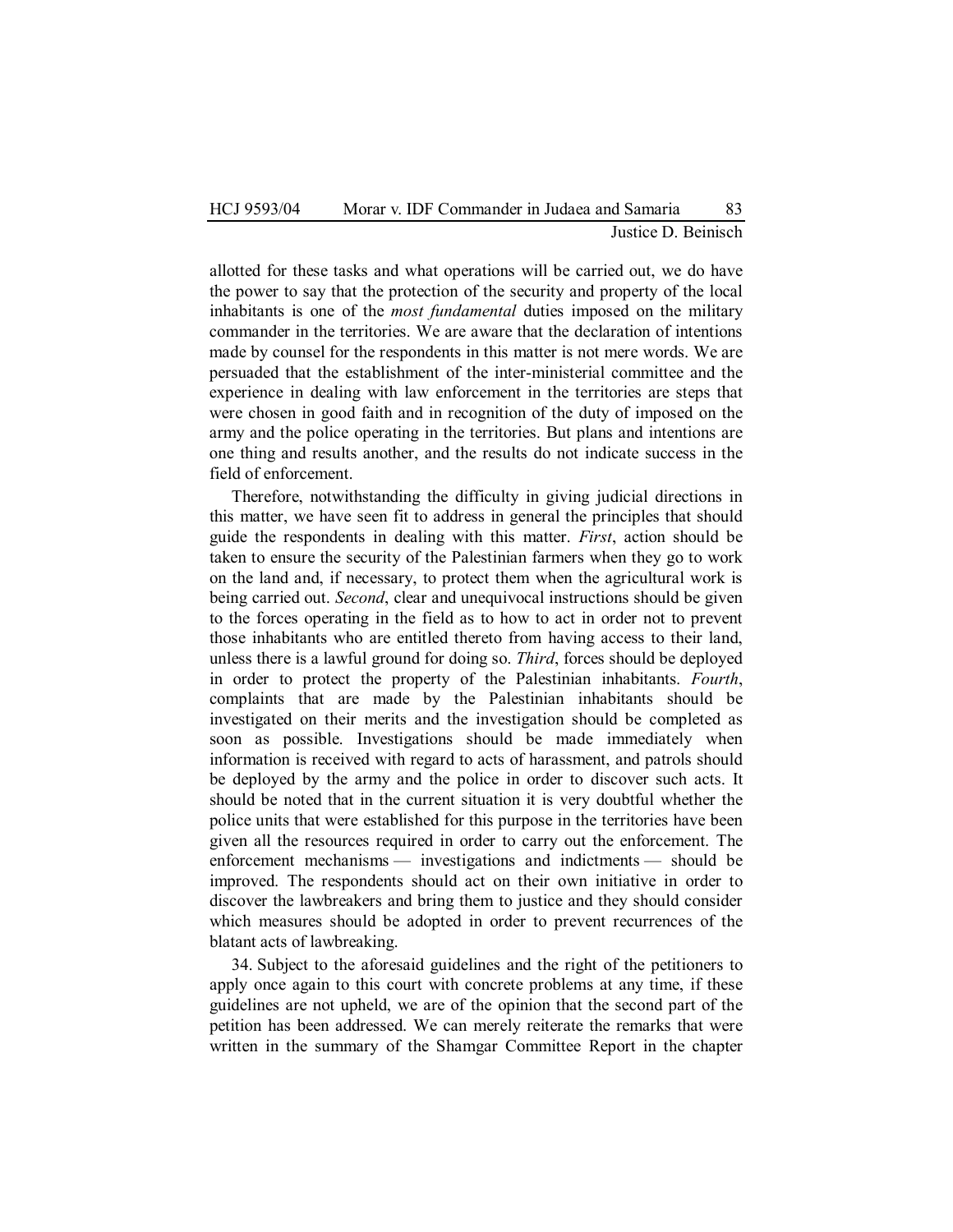dealing with law enforcement, which is no less relevant today and has not yet been properly implemented:

 'We accept the premise that in the absence of effective law enforcement there is also no effective government. In an atmosphere in which everyone does what seems right in their own eyes, without being subject to any real risk that he will be brought to justice if he oversteps what is permitted, the propriety of the actions of the authorities responsible for effective control of the territories is impaired. The Supreme Court said years ago that the rule of law cannot be created *ex nihilo* and is not merely a matter of theory. It should be expressed in a concrete and daily manner in the existence of binding normative arrangements and in enforcing these in practice with respect to everyone…' (p. 243 of the Shamgar Committee Report).

#### *Summary*

33. The result is that we declare that except in cases of a concrete need, which arises from reliable information or real warnings in the field, the military commander should, as a rule, refrain from closing areas in a manner that prevents the Palestinian inhabitants from having access to their land for their own protection, since the use of this measure in these circumstances is disproportionate. Adopting the measure of closing areas, which should be restricted to the absolute minimum, may be proportionate only when it is done in order to protect the Israeli inhabitants, subject to the restrictions and the conditions that we discussed in paras. 20-21 above.

With regard to the deficiencies in the field of law enforcement in the territories, the handling of these complaints is within the jurisdiction of the respondents and the whole issue is being considered by the most senior decision makers in the State of Israel. It is to be presumed that they will have the wisdom to deal with the complaints that the petitioners have raised and that they will do so with the speed and efficiency required by the nature, character and importance of law enforcement.

## **Justice E. Rivlin**

I agree with the opinion of my colleague Justice D. Beinisch and its reasoning in every respect.

The response to the violation of the right of Palestinian inhabitants not to be harassed when cultivating their land does not lie in placing restrictions upon the Palestinians themselves. An aggressor should not have the right to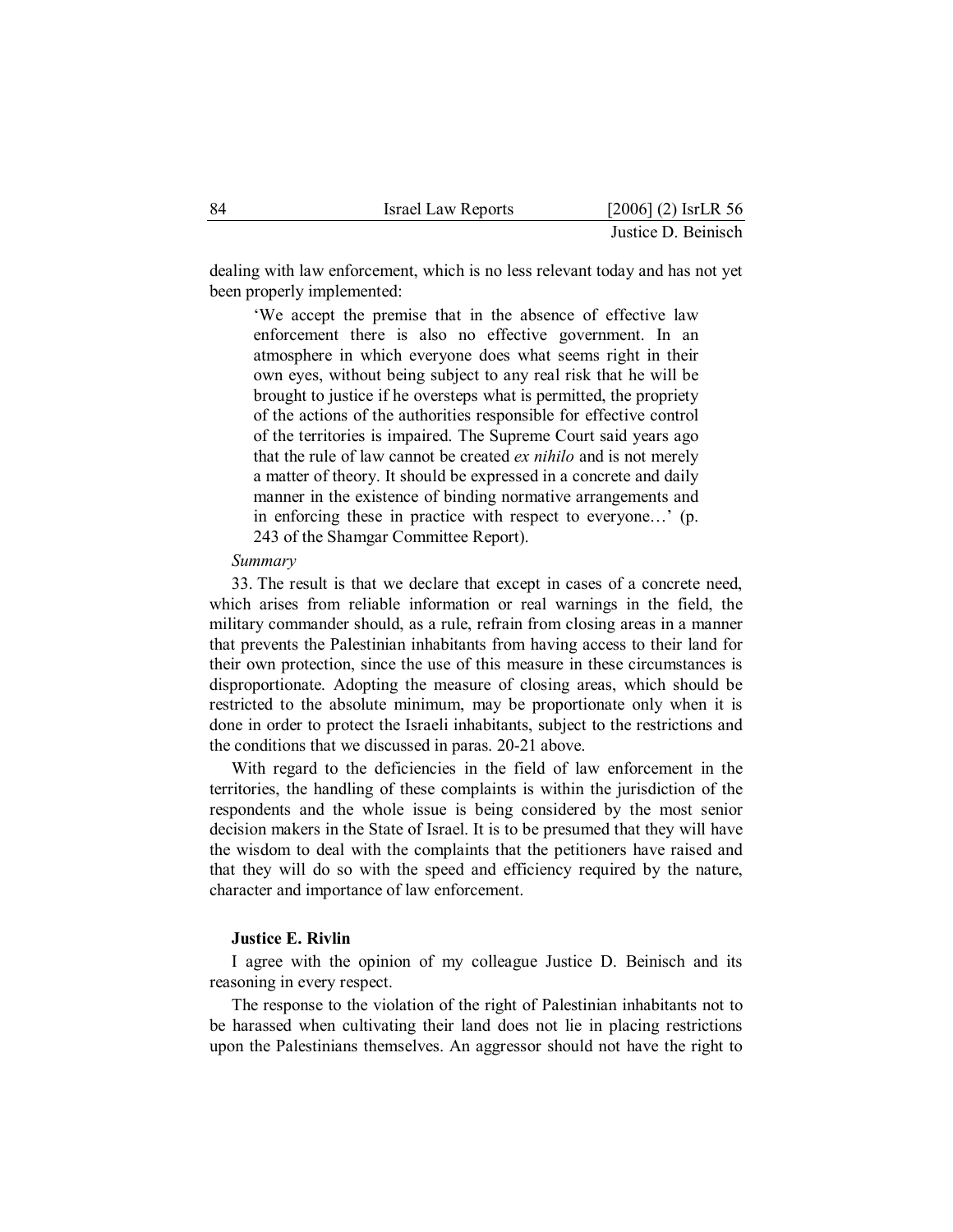Justice E. Rivlin

'veto' the right of his victim. Therefore I agree with my colleague's declaration that, as a rule, the military commander should refrain from closing areas in a manner that denies the Palestinian residents the possibility of access to their agricultural land for their own protection. I also agree with her remarks with regard to the deficiencies in law enforcement.

## **Justice S. Joubran**

1. I agree with the opinion of my colleague Justice D. Beinisch and all of the reasoning that appears in her opinion.

2. I think that there is no need to speak at length on the harm that is likely to be suffered by the Palestinian inhabitants if they are denied access to the agricultural land that they own. Here it should be emphasized that in most cases these are inhabitants whose land serves as the main if not the only source of livelihood for them and their families. It is clear that during periods of intensive agricultural work, such as during the olive harvest season, the damage that may be caused to the livelihood of these inhabitants is far greater. Therefore, the court has the duty to ensure that the violation of these rights of the Palestinian inhabitants is proportionate and not excessive (cf. and see *Marabeh v. Prime Minister* [5]).

3. My colleagues rightly reached the conclusion that in general there is no basis for allowing a violation of the rights of the Palestinian inhabitants to cultivate their land merely because of the desire to protect their lives from persons who wish to harass them. This conclusion is consistent with the principle that this court has stated time and again in a whole host of judgments that 'a person should not be deprived of his liberty because of the violent opposition to the exercising of that liberty' (HCJ 153/83 *Levy v. Southern District Commissioner of Police* [22], at p. 404 {120}; see also HCJ 2431/95 *Salomon v. Police* [23]; *Horev v. Minister of Transport* [18]; HCJ 3641/03 *Temple Mount Faithful v. HaNegbi* [24]). Even though most of the aforesaid cases mainly concerned the protection of the rights of freedom of worship, freedom of movement and freedom of speech, no one denies that what was said there applies to our case too, *mutatis mutandis*, especially in view of the importance attributed to the protection of property rights in our legal system.

4. Imposing severe restrictions on the Palestinian inhabitants by closing agricultural areas, even as a result of a concern that they may be harmed by the criminal acts of violent persons, amounts *de facto* to placing the keys to exercising the right of freedom of movement and property rights in the hands